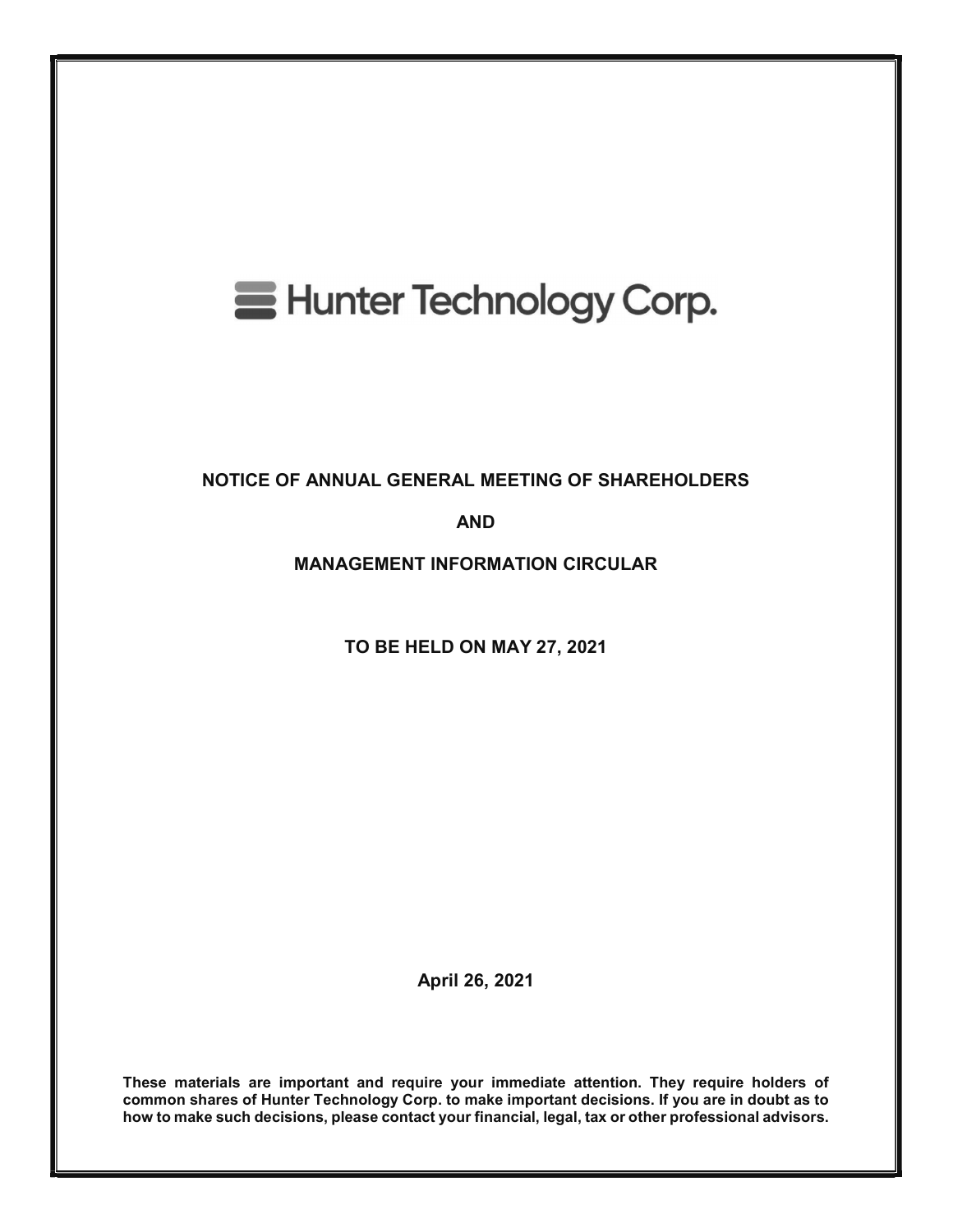

# Suite 1615, 200 Burrard Street Vancouver, BC, V6C 3L6 Canada Telephone: +1 (888) 977-0970

# NOTICE OF ANNUAL GENERAL MEETING OF SHAREHOLDERS

NOTICE IS HEREBY GIVEN that the 2021 annual general meeting (the "Meeting") of shareholders of Hunter Technology Corp. (the "Company") will be held at 510 West Georgia Street, Suite 1800, Vancouver, BC V6B 0M3 Canada, on Thursday, May 27, 2021, at the hour of 11:00 a.m. (Vancouver time) for the following purposes:

- 1. to receive the audited consolidated financial statements of the Company for the financial year ended December 31, 2020 and the accompanying report of the auditor thereon;
- 2. to set the number of directors of the Company for the year at four (4);
- 3. to elect Konstantino S. Ghertsos, Florian Spiegl, Alex Wong and Benjamin P. McQuhae as directors of the Company, to serve until the next annual general meeting of the shareholders or until their successors are elected or appointed;
- 4. to appoint Dale Matheson Carr-Hilton LaBonte LLP as the auditor of the Company and to authorize the directors of the Company to fix the remuneration to be paid to the auditor;
- 5. to consider and, if deemed appropriate, to pass, with or without variation, an ordinary resolution to ratify, confirm and approve the renewal of the Company's 10% rolling stock option plan, as described in the management information circular dated April 26, 2021 (the "Circular") accompanying this Notice of Meeting; and
- 6. to transact such further or other business as may properly come before the Meeting and any adjournment or postponement thereof.

The accompanying Information Circular provides additional information relating to the matters to be dealt with at the Meeting and is supplemental to, and expressly made a part of, this Notice of Meeting.

The board of directors of the Company has fixed April 9, 2021 (the "Record Date") as the record date for the determination of holders of common shares in the capital of the Company that are entitled to notice of and to vote at the Meeting and at any adjournment or postponement thereof. Each registered shareholder at the close of business on the Record Date is entitled to such notice and to vote at the Meeting in the circumstances set out in the accompanying Circular.

If you are a registered shareholder of the Company who wishes to vote but are unable to attend the Meeting in person, you must complete, date and sign the accompanying form of proxy and deposit it with the Company's transfer agent, Computershare Investor Services Inc., 8th Floor, 100 University Avenue, Toronto, Ontario M5J 2Y1, at least 48 hours (excluding Saturdays, Sundays and holidays recognized in the Province of British Columbia) before the time and date of the Meeting or any adjournment or postponement thereof.

If you are a non-registered shareholder of the Company and received this Notice of Meeting and accompanying materials through a broker, a financial institution, a participant, a trustee or administrator of a self-administered retirement savings plan, retirement income fund, education savings plan or other similar self-administered savings or investment plan registered under the Income Tax Act (Canada), or a nominee of any of the foregoing that holds your securities on your behalf (the "Intermediary"), please complete and return the materials in accordance with the instructions provided to you by your Intermediary.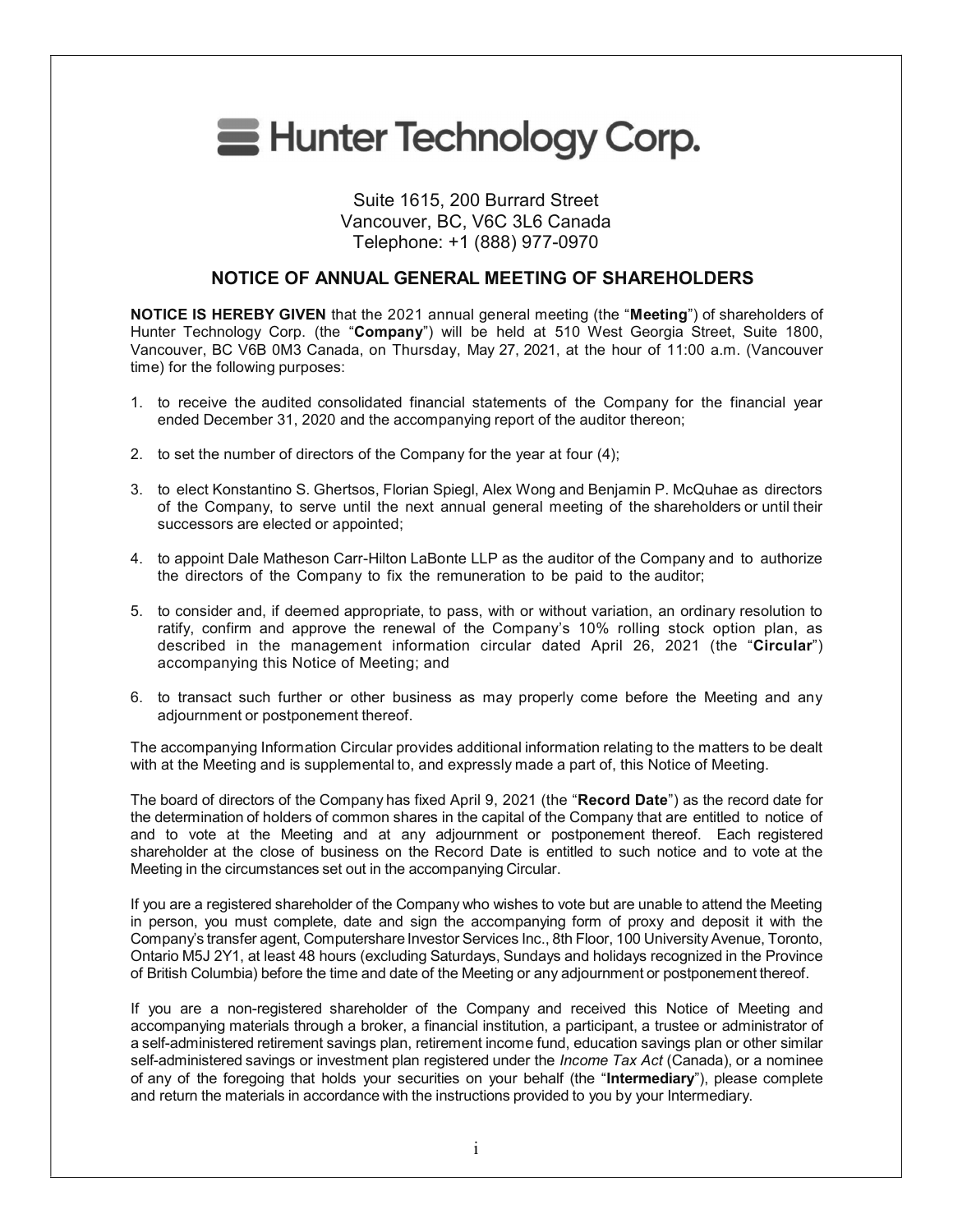#### COVID-19 Notice

A shareholder may attend the Meeting in person or may be represented by proxy. In March 2020, the World Health Organization declared COVID-19 a pandemic, and the British Columbia government declared a state of emergency in the same month and introduced plans to reduce public gatherings and non-essential travel. In light of ongoing concerns related to the spread of COVID-19, shareholders are strongly encouraged not to attend the Meeting but instead to vote on matters at the Meeting by proxy.

The Company will follow the guidance and orders of government and public health authorities regarding COVID-19, including those restricting the size of public gatherings. To help mitigate the risk of the spread of COVID-19, the Meeting will be made available by teleconference call, and all shareholders are encouraged to vote on the matters at the Meeting by proxy, using our management proxyholder(s) to limit the number of attendees, and to listen to the Meeting by teleconference call. Only registered shareholders, non-registered shareholders who have followed the procedures described in the Circular and their respective proxyholders will be entitled to attend the Meeting in person. You should not attend the Meeting if you or someone with whom you have been in close contact with are experiencing any cold or flu-like symptoms, or if you or someone with whom you have been in close contact have travelled to/from outside of Canada within the fourteen (14) days prior to the Meeting.

A shareholder who does not attend the Meeting in person may listen to the Meeting through teleconference call, commencing at 11:00 a.m. (Vancouver time) on May 27, 2021; however, such shareholders will not be able to vote or speak at, or otherwise participate in, the Meeting via the teleconference call. The toll-free dial-in number for participants is (877) 205-6682, conference ID: 5158476026. All shareholders are strongly encouraged to vote prior to the Meeting by any of the means described in the Circular. There will be no voting via teleconference at the Meeting.

The Company may take any additional precautionary measures that we consider necessary in relation to the Meeting in response to further developments in the COVID-19 outbreak, including: (a) holding the Meeting virtually or by providing a webcast of the Meeting; (b) hosting the Meeting solely by means of remote communication; (c) changing the Meeting date and/or changing the means of holding the Meeting; (d) denying access to persons who exhibit cold or flu-like symptoms or who have or have been in contact with someone who has travelled outside of Canada within the fourteen (14) days immediately prior to the Meeting; and (e) such other measures as may be recommended by public health authorities in connection with gatherings of persons, such as the Meeting. Should we determine that changes to the Meeting are required, we will announce these changes by news release, which will be filed on SEDAR. We recommend that you view our SEDAR profile prior to the Meeting for the most current information. We do not intend to prepare or mail amended proxy and Meeting materials if changes are required to the format of the Meeting.

Anyone who regards their physical attendance at the Meeting as essential is asked to contact Graeme Austin at Graeme.Austin@nortonrosefulbright.com so that appropriate measures can be put in place to facilitate physical distancing and other precautions to ensure the health and safety of all attendees. Attendees who have not registered with the Company in advance of the Meeting may not be allowed into the Meeting.

DATED at Vancouver, British Columbia, this 23rd day of April, 2021.

#### By Order of the Board of Directors of

#### HUNTER TECHNOLOGY CORP.

"Florian M. Spiegl"

Florian M Spiegl Chief Executive Officer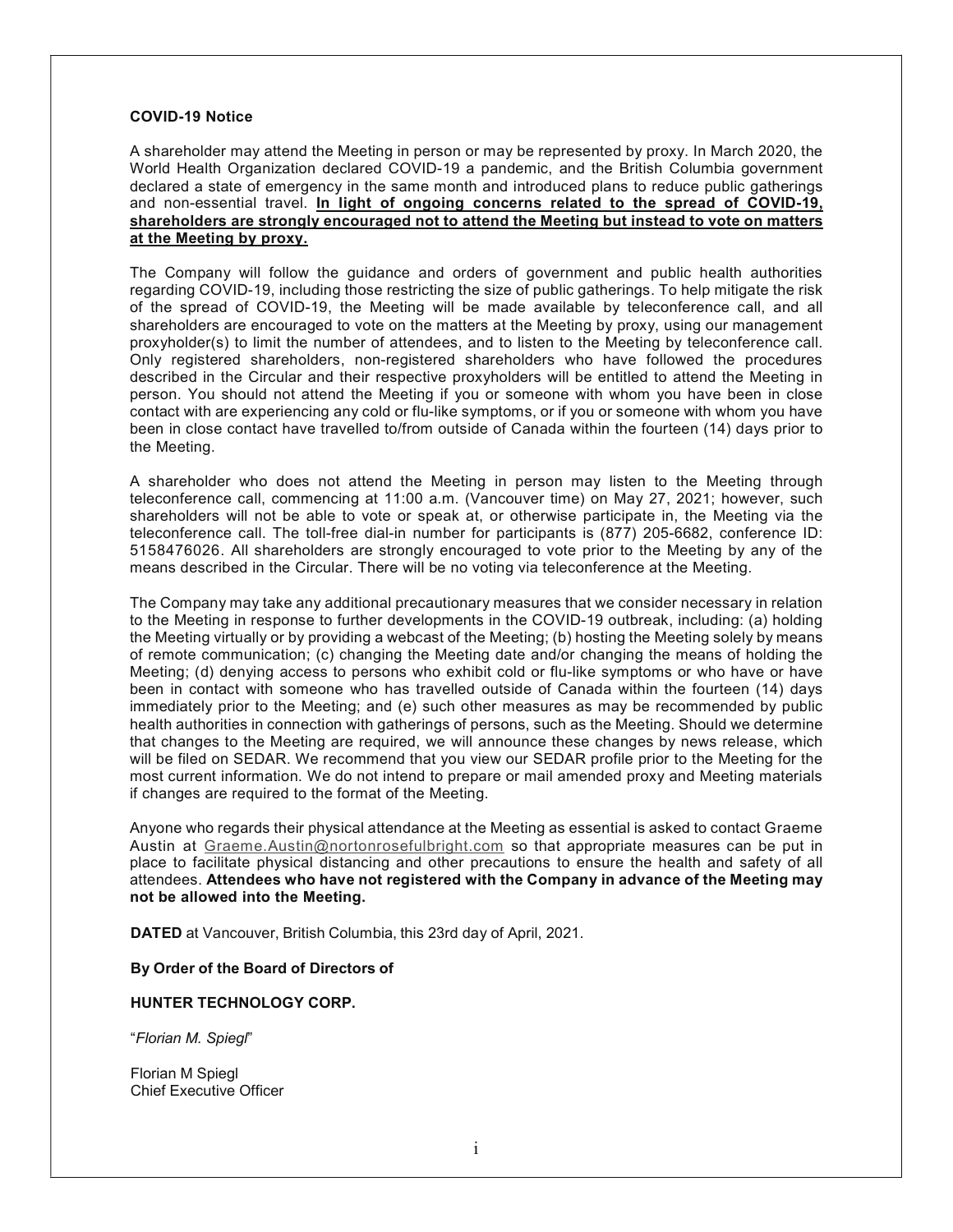PLEASE VOTE. YOUR VOTE IS IMPORTANT. WHETHER OR NOT YOU EXPECT TO ATTEND THE MEETING, PLEASE COMPLETE, SIGN AND DATE THE ENCLOSED PROXY FORM AND PROMPTLY RETURN IT ACCORDING TO THE INSTRUCTIONS PROVIDED.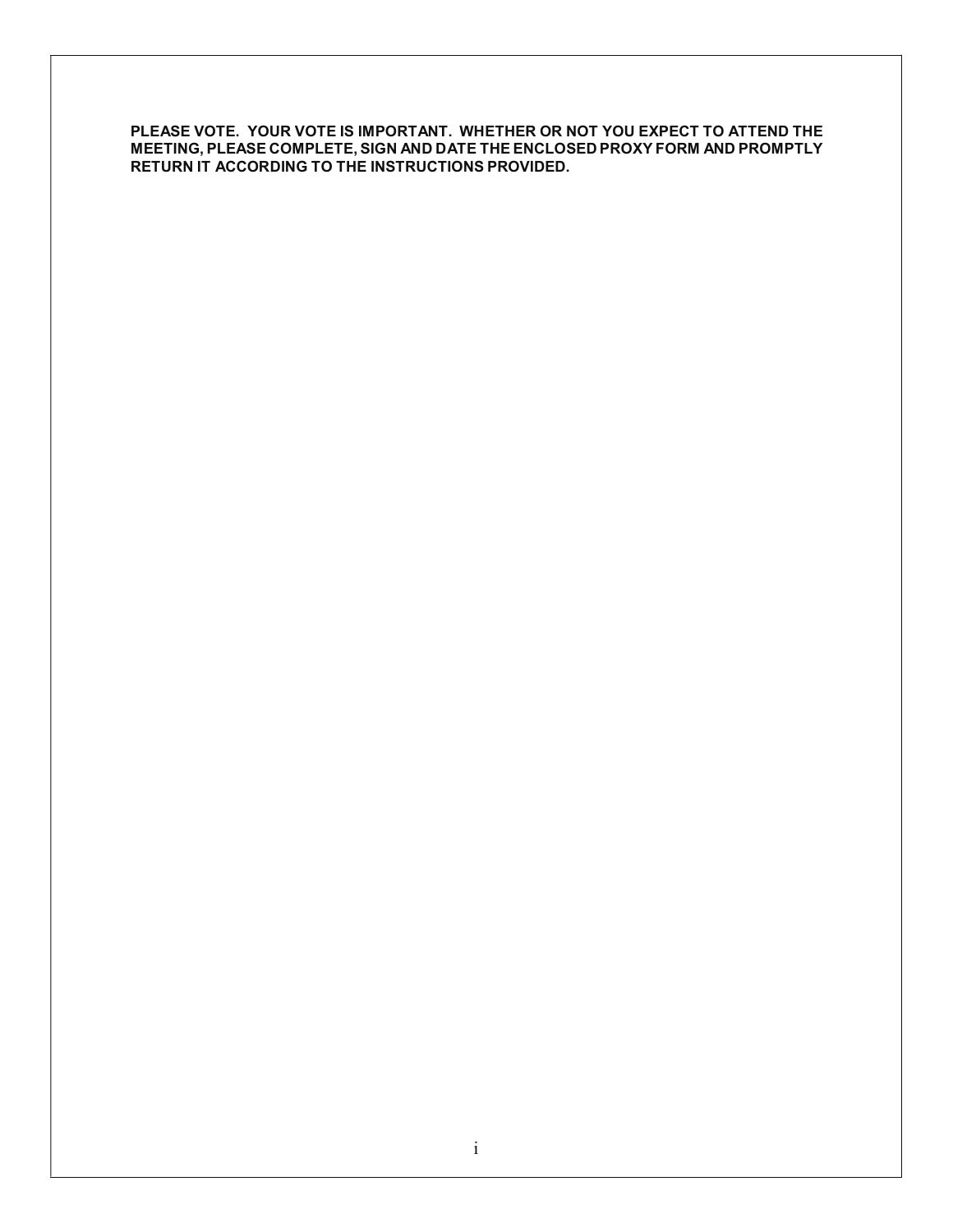

Suite 1615, 200 Burrard Street Vancouver, B.C. V6C 3L6 Telephone: +1 (888) 977-0970 www.huntertechnology.com

# MANAGEMENT INFORMATION CIRCULAR AS AT AND DATED APRIL 26, 2021 FOR SHAREHOLDER MEETING TO BE HELD THURSDAY, MAY 27, 2021

This management information circular (the "Information Circular") accompanies the notice of the annual general meeting ("Notice of Meeting") of holders of common shares (the "Shareholders") of Hunter Technology Corp. (the "Company"), scheduled to be held at 11:00 a.m. (Pacific time) on Thursday, May 27, 2021 (the "Meeting") at 510 West Georgia Street, Suite 1800, Vancouver, BC V6B 0M3 Canada, and is furnished in connection with a solicitation of proxies for use at that Meeting and at any adjournment or postponement thereof and for the purposes set forth in the Notice of Meeting. Except where otherwise indicated, the information contained herein is stated as of April 9, 2021 unless otherwise indicated.

In this Information Circular, references to the "Company", "we" and "our" refer to Hunter Technology Corp. "Common Shares" or "Shares" means common shares without par value in the capital of the Company. "Registered Shareholders" means shareholders whose names appear on the records of the Company as the registered holders of Common Shares. "Beneficial Shareholders" means shareholders who do not hold Common Shares registered in their own name. "Intermediaries" means brokers, investment firms, clearing houses or similar entities that own securities on behalf of Beneficial Shareholders.

As a Shareholder of the Company, you have the right to vote your shares on all items that come before the Meeting. You can vote your Shares either by proxy or in person at the Meeting. This Information Circular will provide you with information about these items and how to exercise your right to vote. It will also tell you about the director nominees, the proposed auditor, the compensation of directors and certain officers, our corporate governance practices, executive compensation philosophy and practices and particulars of other matters to be voted on.

#### As a shareholder, to help you make an informed decision, it is important that you read the material contained in this Information Circular carefully and vote your shares, either by proxy or in person at the Meeting.

Financial information of the Company and its subsidiaries is provided in its consolidated financial statements and management's discussion and analysis for the year ended December 31, 2020. These and other documents can be found on the website of SEDAR (System for Electronic Document Analysis and Retrieval) at www.sedar.com. If you are a Shareholder and you wish to receive the Company's annual financial statements and/or interim financial statements and the accompanying management's discussion and analysis, please complete and return the request card included in the Meeting materials.

# PERSONS OR COMPANIES MAKING THE SOLICITATION

The form of proxy accompanying this Information Circular is being solicited by management of the Company.

Solicitations will be made by mail and possibly supplemented by telephone, electronic means or other personal contact to be made without special compensation by directors, officers and regular employees of the Company. The Company may reimburse Shareholders' nominees or agents for the cost incurred in obtaining, from their principals, authorization to execute forms of proxy. It is not anticipated that any solicitation will be made by specially engaged employees or soliciting agents. The cost of solicitation will be borne by the Company.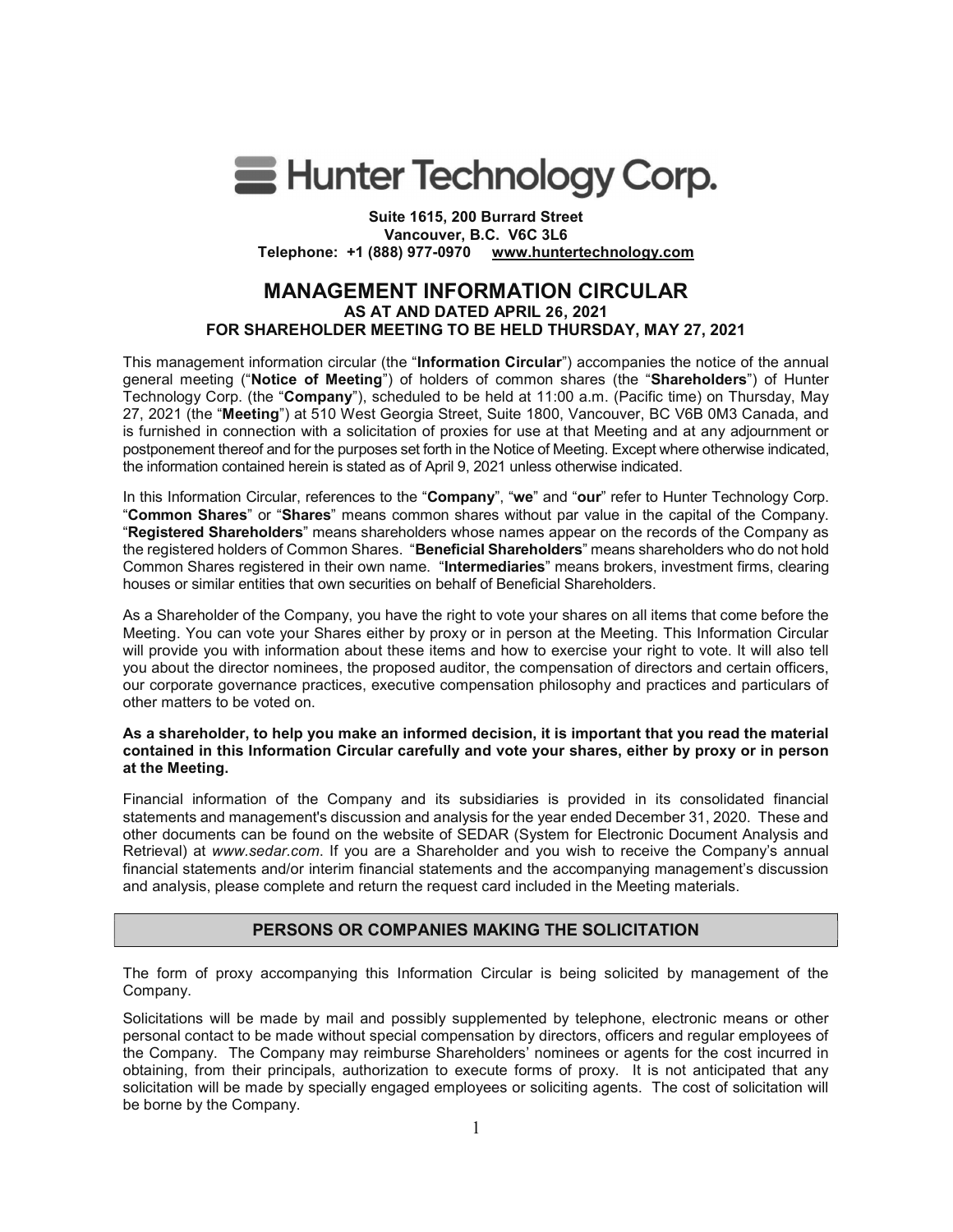Under National Instrument 54-101 - Communication with Beneficial Owners of Securities of a Reporting Issuer ("NI 54-101"), reporting issuers and others have the option to use the "notice-and-access" method to post proxy-related materials on a website (in addition to the SEDAR website) and send a notice package to Shareholders informing them of the availability of the proxy-related materials on such website instead of having to mail proxy-related materials to registered holders and to beneficial owners.

The Company is not relying on the notice-and-access delivery procedures outlined in NI 54-101 to distribute copies of proxy-related materials in connection with this Meeting. Should the Company elect to use the notice-and-access mechanism in future, it will provide advance notification to Shareholders.

## APPOINTMENT OF PROXYHOLDER

Only Registered Shareholders whose names appear on the records of the Company or duly appointed proxyholders are permitted to vote at the Meeting. The purpose of a proxy is to designate a person who will vote the proxy on a shareholder's behalf in accordance with the instructions given by the shareholder in the proxy. Those Registered Shareholders so desiring may be represented by proxy at the Meeting. The persons named in the form of proxy accompanying this Information Circular are directors, officers or other appointees of the Company (the "Management Appointees"). A Shareholder has the right to appoint a person or company (who need not be a Shareholder of the Company) to attend and act on the Shareholder's behalf at the Meeting other than the Management Appointees. To exercise this right, the shareholder must either insert the name of the desired person in the blank space provided in the form of proxy accompanying this Information Circular and strike out the names of the Management Appointees, or submit another proper form of proxy.

#### How to Vote Your Shares

If you vote by proxy, the persons named in the proxy will vote or withhold from voting the Common Shares represented thereby in accordance with your instructions on any ballot that may be called for. If you specify a choice with respect to any matter to be acted upon, your Common Shares will be voted accordingly. The form of proxy confers discretionary authority on the persons named therein with respect to:

- (a) each matter or group of matters identified therein for which a choice is not specified,
- (b) any amendment to or variation of any matter identified therein, and
- (c) any other matter that properly comes before the Meeting.

You can choose to vote "For" or "Withhold" with respect to the election of the directors and the appointment of the auditor. If you are a Beneficial Shareholder voting your Shares, please follow the instructions provided in the voting instruction form.

If you return your proxy without specifying how you want to vote your shares, your vote will be counted FOR electing the director nominees who are named in this Information Circular and FOR appointing Dale Matheson Carr-Hilton LaBonte LLP as auditor of the Company.

In respect of a matter for which a choice is not specified in the form of proxy, the persons named in the Proxy will vote the Common Shares represented by your proxy FOR the approval of such matter. Management is not currently aware of any other matters that could come before the Meeting.

# VOTING BY NON-REGISTERED SHAREHOLDERS

Only Registered Shareholders or duly appointed proxyholders are permitted to vote at the Meeting. Most Shareholders of the Company are not Registered Shareholders because the shares they own are not registered in their names. More particularly, a person is not a Registered Shareholder (the "Non-Registered Holder") if they are a Beneficial Shareholder and their Shares are held on behalf of the Non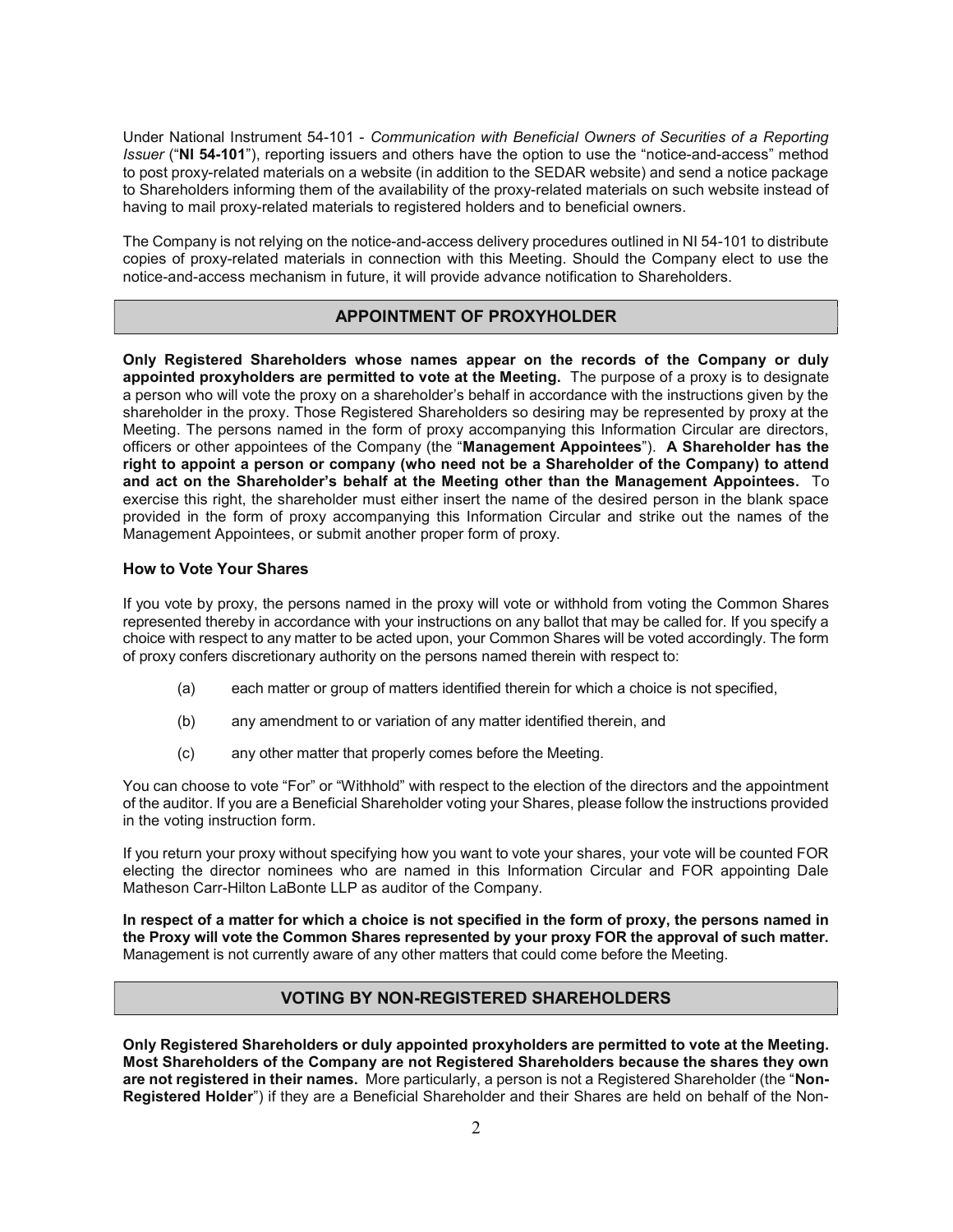Registered Holder and registered either: (a) in the name of an Intermediary that the Non-Registered Holder deals with in respect of the Shares, including, among others, banks, trust companies, securities dealers or brokers and trustees or administrators of self-administered RRSP's, RRIF's, RESP's and similar plans; or (b) in the name of a clearing agency (such as The Canadian Depository for Securities Limited ("CDS")) of which the Intermediary is a participant.

In accordance with current securities regulatory policy, the Company has distributed proxy-related materials for the Meeting (collectively, the "Meeting Materials") to the clearing agencies and Intermediaries.

#### Non-Registered Holders should carefully follow the voting instructions they receive, including those on how and when voting instructions are to be provided, in order to have their Shares voted at the Meeting.

Current securities regulatory policy requires Intermediaries to forward the Meeting Materials to, and to seek voting instructions from, Non-Registered Holders unless a Non-Registered Holder has waived the right to receive them. Intermediaries will often use service companies to forward the Meeting Materials to Non-Registered Holders. Generally, Non-Registered Holders who have not waived the right to receive Meeting Materials will either:

- (a) typically be given a voting instruction or proxy authorization form which is not signed by the Intermediary, and which, when properly completed and signed by the Non-Registered Holder and returned to the Intermediary or its service company (such as Broadridge Financial Solutions Inc.), will constitute voting instructions (often called a "proxy authorization form") which the Intermediary must follow. Typically, the proxy authorization form will consist of a one- page pre-printed form. Sometimes, instead of the one-page pre-printed form, the proxy authorization form will consist of a regular printed form of proxy accompanied by a page of instructions which contains a removable label containing a bar-code and other information. In order for the form of proxy to validly constitute a proxy authorization form, the Non-Registered Holder must remove the label from the instructions and affix it to the proxy form, properly complete and sign the proxy form and return it to the Intermediary or its service company, or otherwise communicate voting instructions to the Intermediary or its service company (by way of telephone or the Internet, for example) in accordance with the instructions of the Intermediary or its service company. A Non-Registered Holder cannot use a proxy authorization form to vote Shares directly at the Meeting; or
- (b) be given a form of proxy which has already been signed by the Intermediary (typically by a facsimile, stamped signature), which is restricted as to the number of Shares beneficially owned by the Non-Registered Holder but which is otherwise not completed. Because the Intermediary has already signed the form of proxy, this form of proxy is not required to be signed by the Non-Registered Holder when submitting the proxy. In this case, the Non-Registered Holder who wishes to submit a proxy should otherwise properly complete this form of proxy and submit it to the Company, c/o Computershare Investor Services Inc., Proxy Department, 100 University Avenue, 8<sup>th</sup> Floor, Toronto, Ontario, M5J 2Y1, fax number: +1 (416) 263-9261.

In either case, the purpose of this procedure is to permit Non-Registered Holders to direct the voting of the Shares which they beneficially own.

The Meeting Materials are being sent to both Registered Shareholders and Non-Registered Holders of Shares. If you are a Non-Registered Holder and the Company or its agent has sent the Meeting Materials directly to you as a non-objecting beneficial owner ("NOBO") under NI 54-101, your name and address and information about your holdings of securities have been obtained in accordance with applicable securities regulatory requirements from the Intermediary holding shares on your behalf. By choosing to send the Meeting Materials to you directly, the Company (and not the Intermediary holding shares on your behalf) has assumed responsibility for (i) delivering the Meeting Materials to you, and (ii) executing your proper voting instructions. Please return your voting instructions as specified in the request for voting instructions.

Management of the Company does not intend to pay for Intermediaries to forward the Meeting Materials to objecting beneficial owners ("OBOs") under NI 54-101 and Form 54-101F7 – Request for Voting Instructions Made by Intermediary, and in the case of an OBO, the objecting beneficial owner will not receive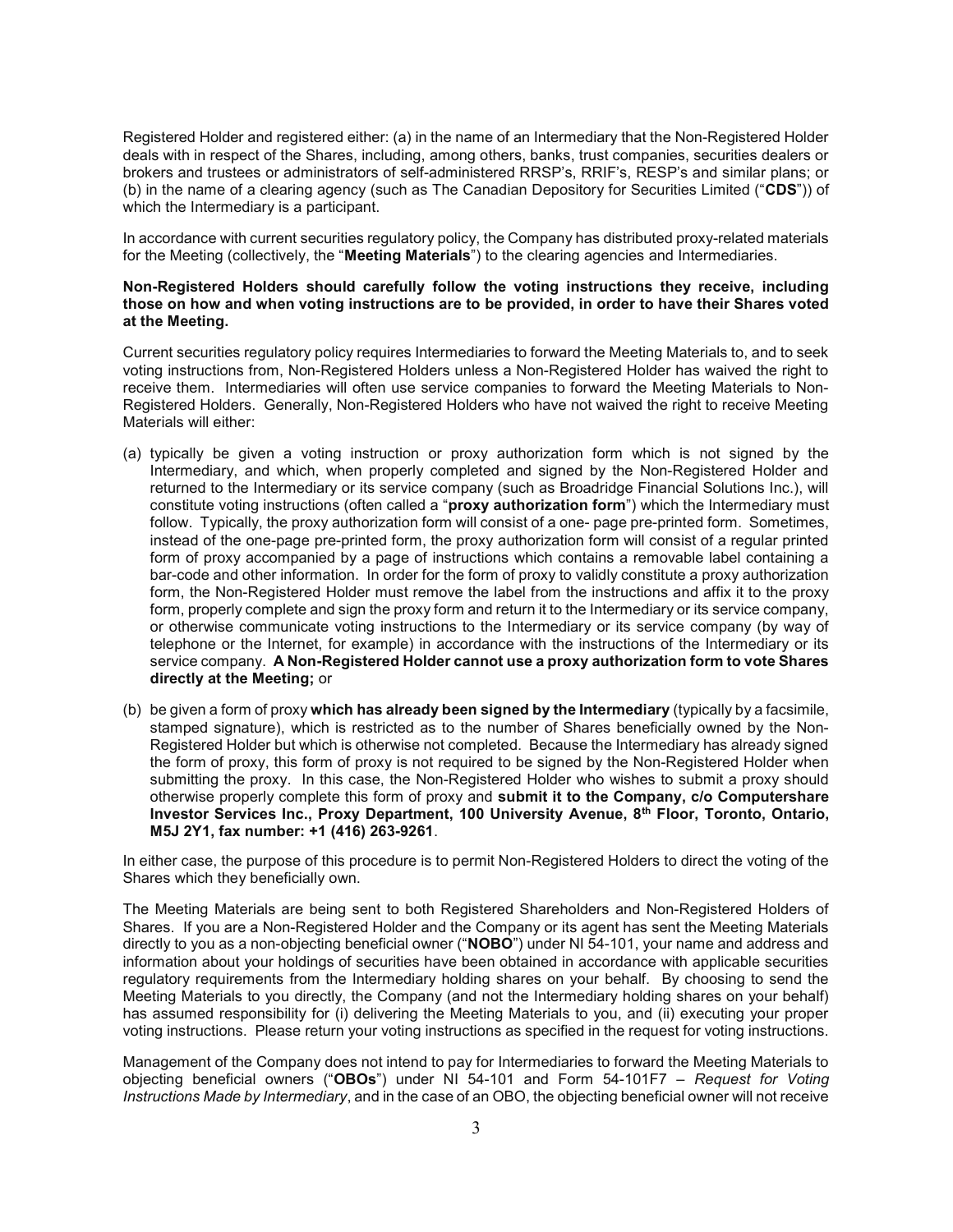the Meeting Materials unless the Intermediary holding shares on behalf of the OBO assumes the cost of delivery.

Non-Registered Holders cannot be recognized at the Meeting for purposes of voting their shares in person or by way of depositing a form of proxy. If you are a Non-Registered Holder and wish to vote in person at the Meeting, please see the voting instructions you received or contact your Intermediary well in advance of the Meeting to determine how you can do so.

## VOTING BY REGISTERED SHAREHOLDERS

You are a Registered Shareholder if your name appears on a share certificate or a DRS Statement. If you are not sure whether you are a Registered Shareholder, please contact Computershare Investor Services at 1-800-564-6253 or +1 (514) 982-7555 for clarification.

If you are a Registered Shareholder, you may vote by proxy whether or not you are able to attend the Meeting in person. Registered Shareholders electing to submit a proxy may do so by doing any of the following:

- (a) complete, date and sign the form of proxy and return it to the Company's transfer agent, Computershare Investor Services Inc. ("Computershare"), by fax within North America to 1-866-249-7775 and outside North America to  $+1$  (416) 263-9524, or by mail or by hand to 8<sup>th</sup> Floor, 100 University Avenue, Toronto, Ontario, Canada M5J 2Y1; or
- (b) use a touchtone phone to transmit voting choices by toll-free number in North America to 1-866-732-VOTE (8683) or to +1-312-588-4290 outside North America. Registered Shareholders must follow the instructions on the voice response system and refer to the form of proxy for their account number and proxy access number; or
- (c) use the Internet through the website of the Company's transfer agent at www.investorvote.com. Registered Shareholders must follow the instructions that appear on the screen and refer to the Proxy for their account number and proxy access number.

In all cases you should ensure that the Proxy is received at least 48 hours (excluding Saturdays, Sundays and holidays) before the start of the Meeting or the adjournment thereof at which the Proxy is to be used. In this case, the deadline is Tuesday, May 25, 2021 at 11:00 am Pacific Time.

If you wish to attend the Meeting do not complete and return the enclosed Proxy because you will vote in the person at the Meeting. Given the ongoing concerns relating to COVID-19, please contact the Company for instructions prior to the attending the Meeting.

# DEPOSIT AND VOTING OF PROXIES

To be effective, the proxy must be dated and signed and, together with the power of attorney or other authority, if any, under which it is signed notarial certified copy of it, deposited either at the office of Computershare Investor Services Inc., Proxy Department, 100 University Avenue, 8th Floor, Toronto, Ontario, M5J 2Y1, or at the Registered Office of the Company at 1615 – 200 Burrard Street, Vancouver, British Columbia, V6C 3L6, not less than 48 hours (excluding Saturdays, Sundays and holidays) prior to the time of the start of the Meeting or any adjournment or postponement thereof. Late proxies may be accepted or rejected by the Chairman of the Meeting in the Chairman's sole discretion, and the Chairman is under no obligation to accept or reject any particular late proxy.

THE SHARES REPRESENTED BY A PROPERLY EXECUTED AND DEPOSITED PROXY WILL BE VOTED OR WITHHELD FROM VOTING ON EACH MATTER REFERRED TO IN THE NOTICE OF MEETING IN ACCORDANCE WITH THE INSTRUCTIONS GIVEN (PROVIDED SUCH INSTRUCTIONS ARE CERTAIN) ON ANY BALLOT THAT MAY BE CALLED FOR AND, IF A CHOICE IS SPECIFIED WITH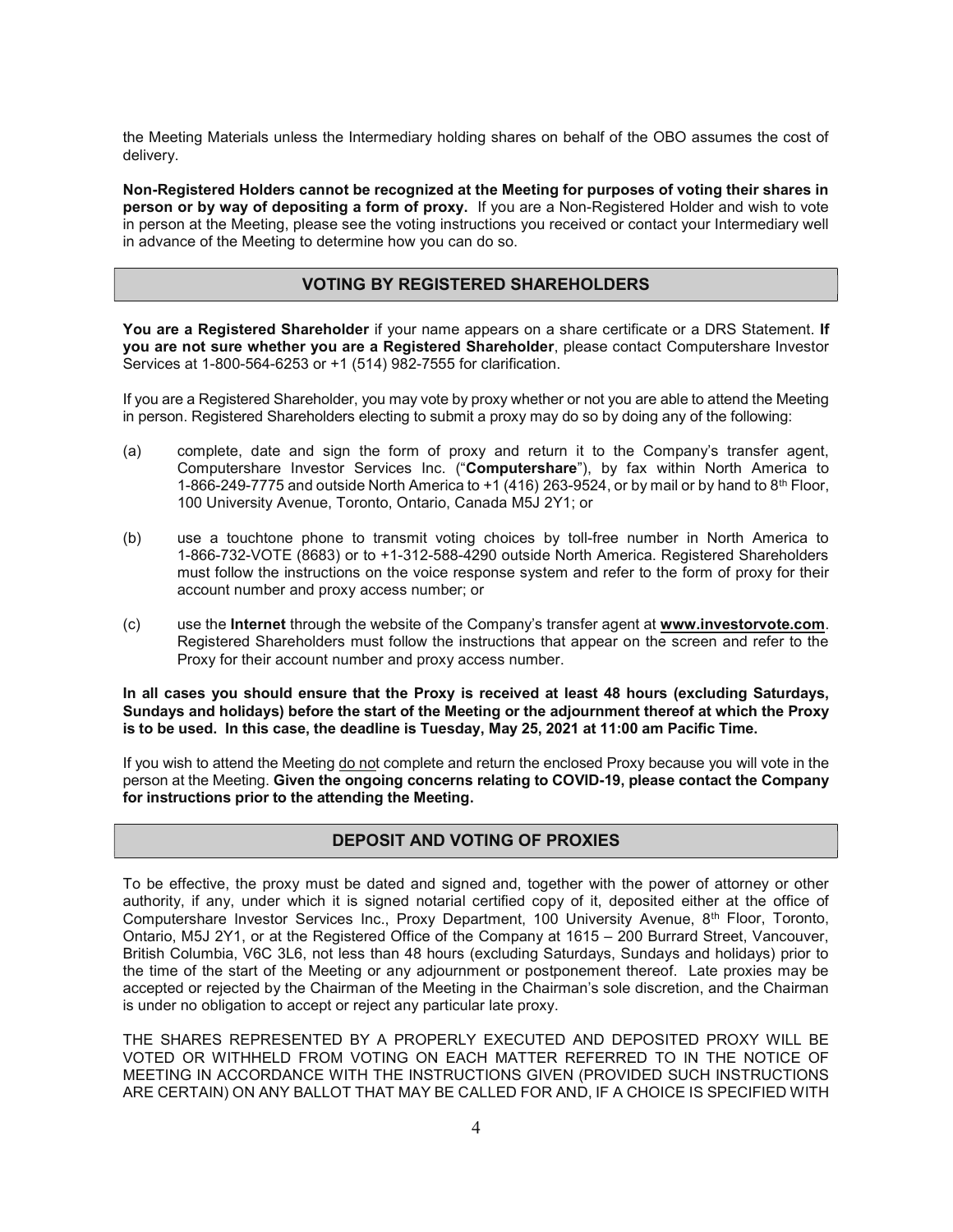RESPECT TO ANY MATTER TO BE ACTED UPON AT THE MEETING, THE SHARES WILL BE VOTED OR WITHHELD FROM VOTING ACCORDINGLY. WHERE NO CHOICE IS SPECIFIED IN RESPECT OF ANY MATTER TO BE ACTED UPON, THE PROXY CONFERS ON THE PROXYHOLDER DISCRETIONARY AUTHORITY WITH RESPECT TO SUCH MATTER AND, IF ONE OF THE MANAGEMENT APPOINTEES IS NAMED IN THE FORM OF PROXY TO ACT AS THE SHAREHOLDER'S PROXYHOLDER, THE SHARES REPRESENTED BY THE PROXY WILL BE VOTED IN FAVOUR OF ALL SUCH MATTERS. THE FORM OF PROXY ACCOMPANYING THIS INFORMATION CIRCULAR GIVES THE PERSON OR COMPANY NAMED AS PROXYHOLDER DISCRETIONARY AUTHORITY REGARDING AMENDMENTS OR VARIATIONS TO MATTERS IDENTIFIED IN THE NOTICE OF MEETING AND OTHER MATTERS THAT MAY PROPERLY COME BEFORE THE MEETING. IN THE EVENT THAT AMENDMENTS OR VARIATIONS TO MATTERS IDENTIFIED IN THE NOTICE OF MEETING ARE PROPERLY BROUGHT BEFORE THE MEETING OR ANY OTHER BUSINESS IS PROPERLY BROUGHT BEFORE THE MEETING, IT IS THE INTENTION OF THE MANAGEMENT APPOINTEES TO VOTE IN ACCORDANCE WITH THEIR BEST JUDGMENT ON SUCH MATTERS OR BUSINESS ON ANY BALLOT THAT MAY BE CALLED FOR. AT THE TIME OF PRINTING THIS INFORMATION CIRCULAR, MANAGEMENT KNOWS OF NO SUCH AMENDMENTS, VARIATIONS OR OTHER MATTERS WHICH MAY BE BROUGHT BEFORE THE MEETING.

## REVOCABILITY OF PROXY

In addition to revocation in any other manner permitted by law, a proxy may be revoked by instrument in writing, executed by the Registered Shareholder or the Registered Shareholder's attorney authorized in writing, or if the Registered Shareholder is a corporation, by a duly authorized officer or attorney, and deposited either at the registered office of the Company at any time up to 4:00 pm on the last business day preceding the day of the Meeting, or any adjournment or postponement thereof, or in respect of any matter for which a vote has not already have been cast pursuant to such proxy, with the Chairman of the Meeting on the day of the Meeting, or any adjournment or postponement thereof, and upon either of such deposits the proxy is revoked.

Only Registered Shareholders have the right to revoke a proxy. Non-Registered Holders who wish to change their vote must arrange for their Intermediaries to revoke the proxy on their behalf.

## VOTING SECURITIES AND PRINCIPAL HOLDERS OF VOTING SECURITIES

The directors have determined that all Shareholders of record as of the 9<sup>th</sup> day of April, 2021 (the "Record Date") will be entitled to receive notice of and to vote at the Meeting.

The Company's authorized share structure consists of an unlimited number of Common Shares without par value and 25,000,000 Preference Shares without par value and containing the special rights and restrictions set out in Part 27 of the Articles of the Company. The Preference Shares are non-voting. There are 45,334,655 Common Shares and no Preference Shares issued and outstanding as at the date of this Information Circular, respectively.

At a general meeting of the Company's shareholders, on a show of hands, every Registered Shareholder present in person and entitled to vote and every proxyholder duly appointed by a Registered Shareholder who would have been entitled to vote shall have one vote and, on a poll, every Registered Shareholder present in person or represented by proxy or other proper authority and entitled to vote will have one vote for each share of which such shareholder is the registered holder. Shares represented by proxy will only be voted as to the number of shares represented if a poll or ballot is called for. A poll or ballot may be requested by a Registered Shareholder or proxyholder present and entitled to vote at the Meeting or required because the number of votes attached to shares represented by proxies that are to be voted against a matter is greater than 5% of the votes attached to all shares that are entitled to be voted and to be represented at the Meeting.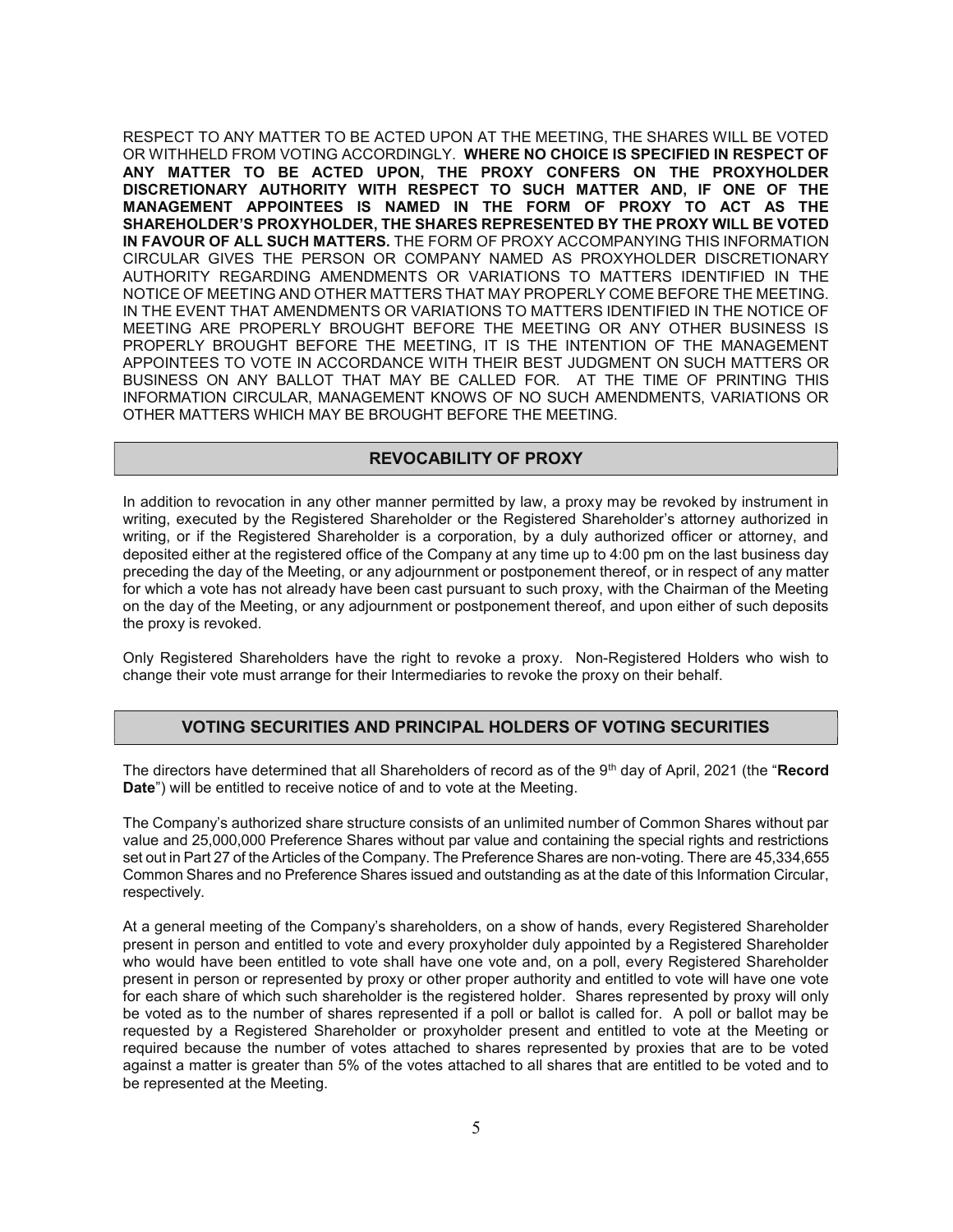As of the date of this Information Circular, the directors and executive officers of the Company, as a group, beneficially owned, or controlled or directed, directly or indirectly, 11,653,432 Common Shares, representing approximately 25.7% of the outstanding Common Shares.

To the knowledge of the directors and executive officers of the Company, as at the date of this Information Circular, no person or company beneficially owns, or controls or directs, directly or indirectly, voting securities carrying 10% or more of the outstanding voting rights attached to all shares of the Company, other than as set forth below:

| Name of Shareholder | <b>Number of Shares Beneficially</b><br><b>Owned, Controlled or Directed,</b><br>Directly or Indirectly <sup>(1)</sup> | <b>Percentage of Outstanding</b><br><b>Shares</b> |
|---------------------|------------------------------------------------------------------------------------------------------------------------|---------------------------------------------------|
| Florian M. Spiegl   | 7.997.883                                                                                                              | 17.64%                                            |

Note:

(1) Based off of the holder's filings on SEDI at www.sedi.ca.

## INTEREST OF INFORMED PERSONS IN MATERIAL TRANSACTIONS

On December 31, 2020, the Company acquired all of the issued and outstanding shares of FinFabrik Limited ("FinFabrik"), a Hong Kong based technology development company, in exchange for 12,110,203 Common Shares issued at a deemed price of USD\$0.90 per Share and the payment of USD \$250,000 in cash, for total consideration of USD \$11,149,182. For additional information regarding FinFabrik or the transaction, please see Hunter's news releases dated December 14, 2020, December 31, 2020 and the business acquisition report filed by the Company on March 12, 2021, each of which is available on SEDAR at www.SEDAR.com. Each of Florian Spiegl, Benjamin P. McQuhae and Alex Wong were shareholders of FinFabrik and received Common Shares in exchange for the ordinary shares of FinFabrik that were owned, directly or indirectly. In addition, Mr. Spiegl was a director and executive officer of FinFabrik.

As part of the acquisition of FinFabrik, Florian Spiegl received 4,454,852 Common Shares having a deemed value of US\$4,009,367; Benjamin McQuhae received 429,996 Common Shares having a deemed value of US\$386,996; and Alex Wong received 164,362 Common Shares having a deemed value of \$147,926.

Except as otherwise disclosed herein or in the Company's press releases, no: (a) director, proposed director or executive officer of the Company; (b) person or company who beneficially owns, or controls or directs, directly or indirectly, Common Shares, or a combination of both, carrying more than ten per cent (10%) of the voting rights attached to the outstanding Common Shares (an "Insider"); (c) director or executive officer of a person or company that is itself an Insider or subsidiary of the Company; or (d) any associate or affiliate of any of the foregoing, has had any material interest, direct or indirect, in any transaction since the commencement of the Company's most recently completed financial year, or in any proposed transaction that has materially affected or would materially affect the Company, except with respect to an interest arising from the ownership of Common Shares where such person or company will receive no extra or special benefit or advantage not shared on a pro-rata basis by all holders of Common Shares.

## INTEREST OF CERTAIN PERSONS OR COMPANIES IN MATTERS TO BE ACTED UPON

Except as otherwise set out herein, none of the directors or executive officers of the Company, management proposed nominees for election as a director of the Company, persons who have been directors or executive officers of the Company since the commencement of the Company's last financial year, or associates or affiliates of any of the foregoing, has any material interest, direct or indirect, by way of beneficial ownership of securities or otherwise, in any matter to be acted upon at the Meeting.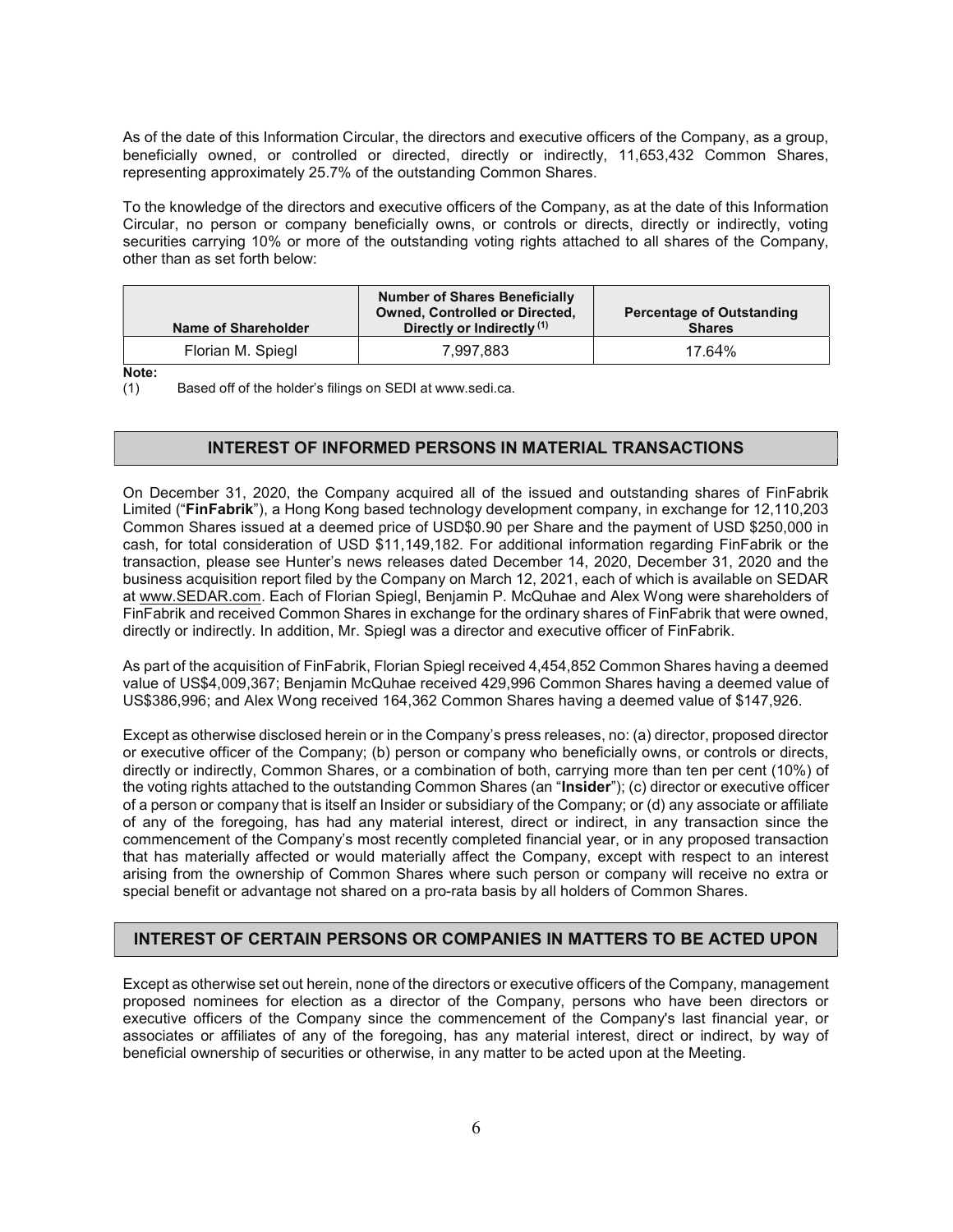# PARTICULARS OF MATTERS TO BE ACTED UPON AT THE MEETING

# 1. FINANCIAL STATEMENTS

At the Meeting, a copy of the Company's annual audited financial statements for the financial year ended December 31, 2020 (the "**Financial Statements**"), together with the auditor's report thereon, will be placed before the Shareholders at the Meeting. The presentation at the Meeting of the auditors' report and the Financial Statements for this financial period will not constitute a request for approval or disapproval of any matters referred to therein. Copies of the Company's annual and interim financial statements are also available on SEDAR at www.sedar.com.

## 2. NUMBER OF DIRECTORS

The board of directors of the Company (the "Board") is currently comprised of four (4) directors. At the Meeting, it is proposed that the number of directors of the Company to be elected at the Meeting be set at four (4), subject to such increases as may be permitted by our Articles and the Business Corporations Act (British Columbia) (the "BCBCA"). Shareholders will be asked to pass an ordinary resolution to set the number of directors of the Company at four (4).

An ordinary resolution needs to be passed by a simple majority of the votes cast by the Shareholders present in person or represented by proxy and entitled to vote at the Meeting.

Management recommends Shareholders vote for the approval of setting the number of directors of the Company at four (4) for the ensuing year, subject to such increases as may be permitted by the Company's Articles.

## 2. ELECTION OF DIRECTORS

## Advance Notice Policy

The Company has adopted an Advance Notice Policy. The purpose of the Advance Notice Policy is to provide Shareholders, directors and management of the Company with direction on the procedure for outside nomination of directors. The Advance Notice Policy is the framework by which a deadline is fixed by which holders of record of the Company' s Shares may submit director nominations to the Company prior to any annual or special meeting of Shareholders and sets forth the information that a shareholder must include in the timely notice to the Company's Secretary for the notice to be in proper written form. The Advance Notice Policy is available under the Company's profile on SEDAR at www.sedar.com or may be obtained upon request to the Company free of charge.

At the date of this Information Circular, the Company has not received any nominations pursuant to the advance notice provisions contained in the Advance Notice Policy.

#### Election of Directors

Shareholders will be asked to elect the four (4) directors to the Board set out in the table below. Each director shall hold office until the next annual general meeting of the Company or until their successors are duly elected or appointed in accordance with the Company's Articles or until such director's earlier death, resignation or removal.

#### Unless such authority is withheld, the Management Appointees intend to vote the Shares represented by proxy FOR the election of the nominees herein listed on any poll or ballot that may be called for.

The following is a brief description of the current nominees for election at the Meeting, including their principal occupation for the past five (5) years, all positions and offices with the Corporation held by them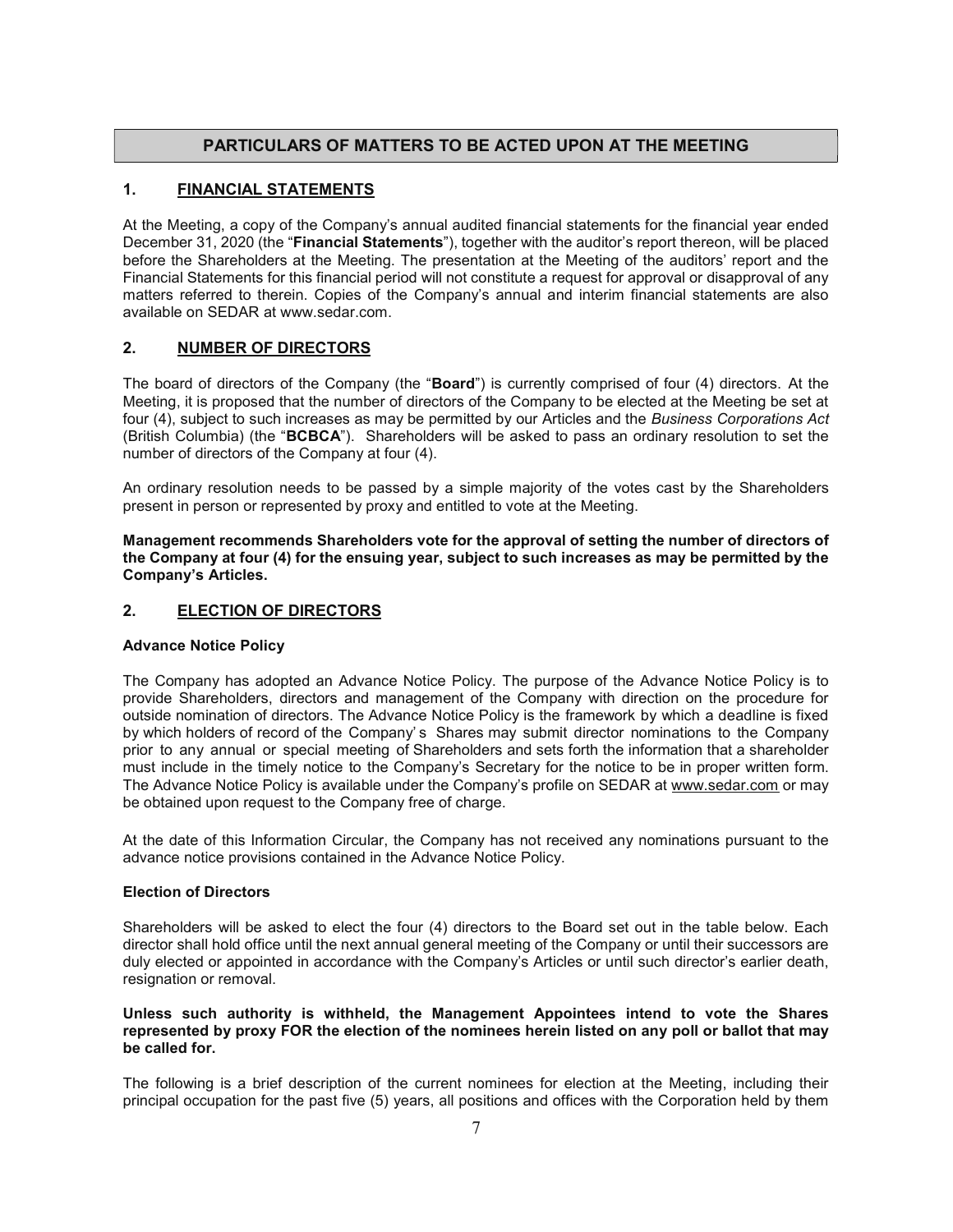and the number of Common Shares that they have advised are beneficially owned, directly or indirectly, by them or over which control or direction is exercised by them, as at the Record Date.

| Name, Jurisdiction of<br><b>Residence and Present</b><br><b>Office Held</b>       | <b>Date Director</b><br><b>Number of Shares</b><br><b>Appointed</b><br><b>Beneficially Owned,</b><br>or Controlled<br>or Directed, Directly or<br>Indirectly $(3)$ |                  | <b>Principal Occupation</b><br>and if not at Present an<br><b>Elected Director,</b><br><b>Occupation during the</b><br>Past Five (5) Years (4)                                                                                                                                                                                                                                                                                                                                                                                    |
|-----------------------------------------------------------------------------------|--------------------------------------------------------------------------------------------------------------------------------------------------------------------|------------------|-----------------------------------------------------------------------------------------------------------------------------------------------------------------------------------------------------------------------------------------------------------------------------------------------------------------------------------------------------------------------------------------------------------------------------------------------------------------------------------------------------------------------------------|
| <b>Florian M. Spiegl</b><br>Tsim Sha Tsui, Hong Kong<br>CEO & Director            | February 27, 2021<br>7,997,883<br>17.64%                                                                                                                           |                  | Chief Executive Officer of the<br>Company<br>February<br>since<br>2021. Prior thereto, Chief<br>since<br>Operating<br>Officer<br>January 2021. Previously,<br>founder of FinFabrik Limited;<br>Member of FinTech Advisory<br>Board of Hong Kong Securities<br>and Futures Commission; co-<br>founder of Hong Kong FinTech<br>Association.                                                                                                                                                                                         |
| Konstantino S. Ghertsos (1)(2)<br>Zug, Switzerland<br>Director                    | December 18, 2014                                                                                                                                                  | Nil<br>0%        | of<br>Managing<br>Director<br>Prometheus Partners GmbH,<br>a Swiss commodity services<br>advisory firm specializing in<br>energy, since 2013; Senior<br>Trader at MRI Trading AG<br>from 2012 to 2013; Director of<br>Supply at Inver Energy UK of<br>Ireland from 2010 until 2011.                                                                                                                                                                                                                                               |
| Alex Wong (1)(2)<br>Happy Valley, Hong Kong<br><b>Proposed Director</b>           | N/A                                                                                                                                                                | 164,362<br>0.3%  | Independent<br>businessman<br>and Corporate Director. Co-<br>Founder of China Soft Capital<br>and Founder & Director of<br>King<br>Link<br>International<br>Investment.<br>Previously, President of SAS<br>Greater China,<br>CEO of<br>Pansky Technology Group,<br>China Area President of EDS<br>and Unisys; and Director for<br>Asia Business and General<br>for<br>Corporate<br>Manager<br>Markets of C&W/Hong Kong<br>Consulting<br>Telecom.<br>and<br>advisory role for Carlyle China<br>region and The Chatterjee<br>Group. |
| Benjamin P. McQuhae (1)(2)<br>Happy Valley, Hong Kong<br><b>Proposed Director</b> | N/A                                                                                                                                                                | 429,996<br>$1\%$ | Lawyer and founder of Ben<br>&<br>McQuhae<br>Co<br>since<br>February 2021; Co-Founder,<br>Board Member of Hong Kong<br>Green Finance Association<br>(HKGFA)<br>since<br>2018.<br>Previously, Partner at GPS<br>McQuhae LLP from May 2018<br>to February 2021 and partner<br>at Jones Day from November<br>2010 to 2018.                                                                                                                                                                                                           |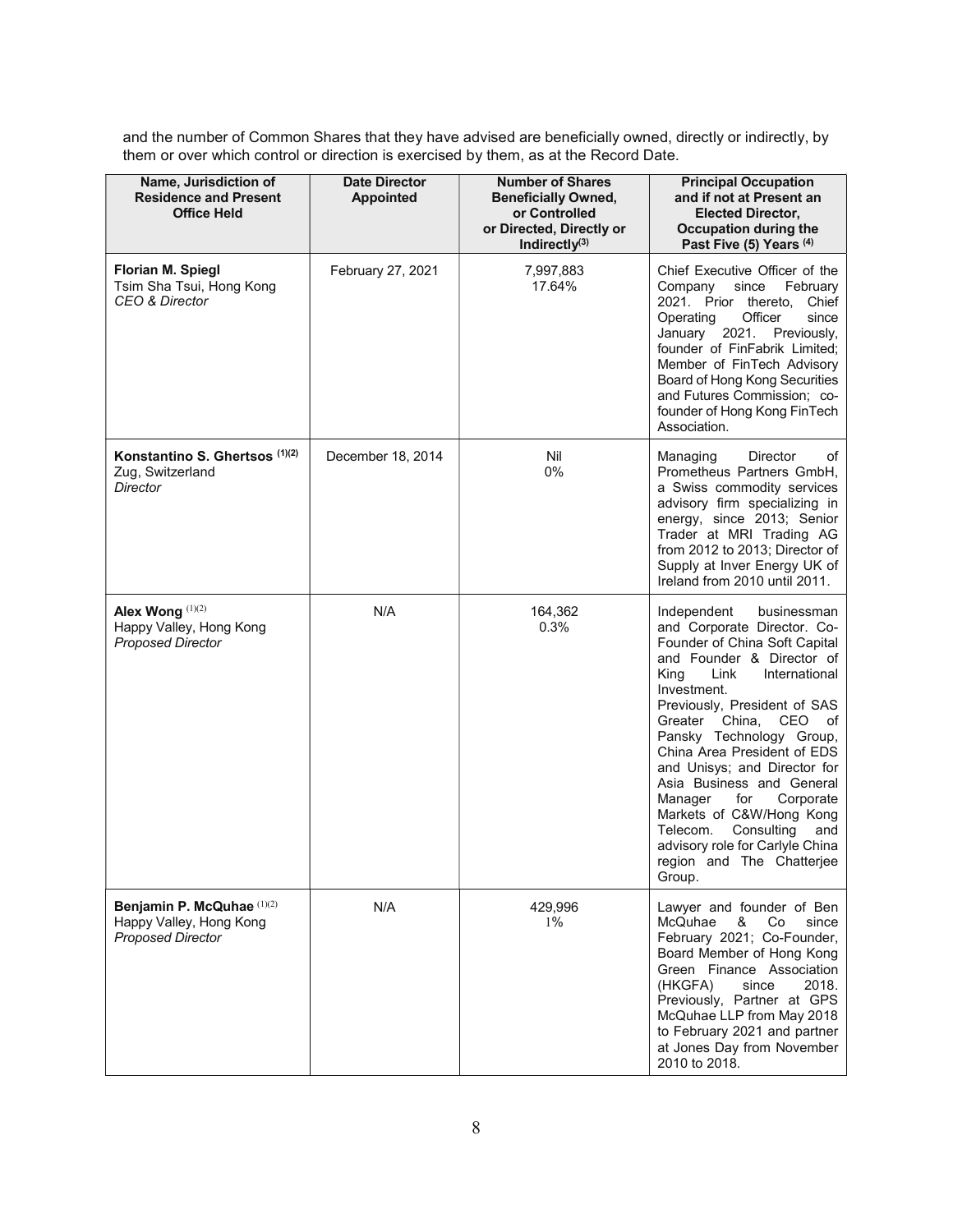#### Notes:

- (1) Member or proposed member of the Audit Committee of the Board.
- (2) Member or proposed member of the Compensation Committee of the Board.
- (3) As a group, the director nominees beneficially own or control a total of 8,592,241 Common Shares representing 18.95% of the Common Shares. Percentages of Common Shares owned are based on 45,334,655 Shares issued and outstanding.
- (4) The information as to principal occupation, business or employment is not within the knowledge of the management of the Company and has been furnished by the respective director. Unless otherwise stated above, any director of executive officer named above has held the principal occupation or employment indicated for at least five years.

MANAGEMENT DOES NOT CONTEMPLATE THAT ANY OF THE NOMINEES HEREIN LISTED WILL BE UNABLE TO SERVE AS A DIRECTOR. IN THE EVENT THAT PRIOR TO THE MEETING ANY VACANCIES OCCUR IN THE SLATE OF NOMINEES HEREIN LISTED, IT IS INTENDED THAT DISCRETIONARY AUTHORITY SHALL BE EXERCISED BY THE MANAGEMENT APPOINTEES, IF NAMED IN THE PROXY, TO VOTE THE SHARES REPRESENTED BY PROXY FOR THE ELECTION OF ANY OTHER PERSON OR PERSONS AS DIRECTORS UNLESS THE SHAREHOLDER HAS SPECIFIED THAT THE SHARES REPRESENTED BY PROXY ARE TO BE WITHHELD FROM VOTING IN THE ELECTION OF DIRECTORS.

## Orders, Penalties and Sanctions, and Bankruptcies

The Company was the subject of a cease trade order issued by the British Columbia Securities Commission on May 5, 2017. The cease trade order was issued as a result of the Company's failure to file its 2016 annual financial statements and management's discussion and analysis within the prescribed time period. Upon the Company's filing of the outstanding documents, on November 10, 2017, the cease trade order was revoked. With the exception of Mr. Ghertsos, none of the proposed directors were with the Company at the time the cease trade order was issued.

Other than as set forth above, to the knowledge of management of the Company, no proposed director (including any personal holding company of a proposed director):

- (a) is, as at the date of this Information Circular, or has been, within the preceding 10 years, a director, chief executive officer or chief financial officer of any company (including the Company) that,
	- (i) was subject to a cease trade or similar order (including a management cease trade order whether or not such person was named in the order) or an order that denied the relevant company access to any exemption under securities legislation, that was in effect for a period of more than 30 consecutive days (an "Order") while the proposed director was acting in the capacity as director, chief executive officer or chief financial officer; or
	- (ii) was subject to an Order that was issued after the proposed director ceased to be a director, chief executive officer or chief financial officer and which resulted from an event that occurred while that person was acting in the capacity as director, chief executive officer or chief financial officer;
- (b) is, as at the date of this Information Circular, or has been within the preceding 10 years, a director or executive officer of any company (including the Company) that, while that person was acting in that capacity, or within a year of that person ceasing to act in that capacity, became bankrupt, made a proposal under any legislation relating to bankruptcy or insolvency or was subject to or instituted any proceedings, arrangement or compromise with creditors or had a receiver, receiver manager or trustee appointed to hold its assets;
- (c) has, within the 10 years before the date of this Information Circular, become bankrupt, made a proposal under any legislation relating to bankruptcy or insolvency, or become subject to or instituted any proceedings, arrangement or compromise with creditors, or had a receiver, receiver manager or trustee appointed to hold the assets of the proposed director;
- (d) has been subject to: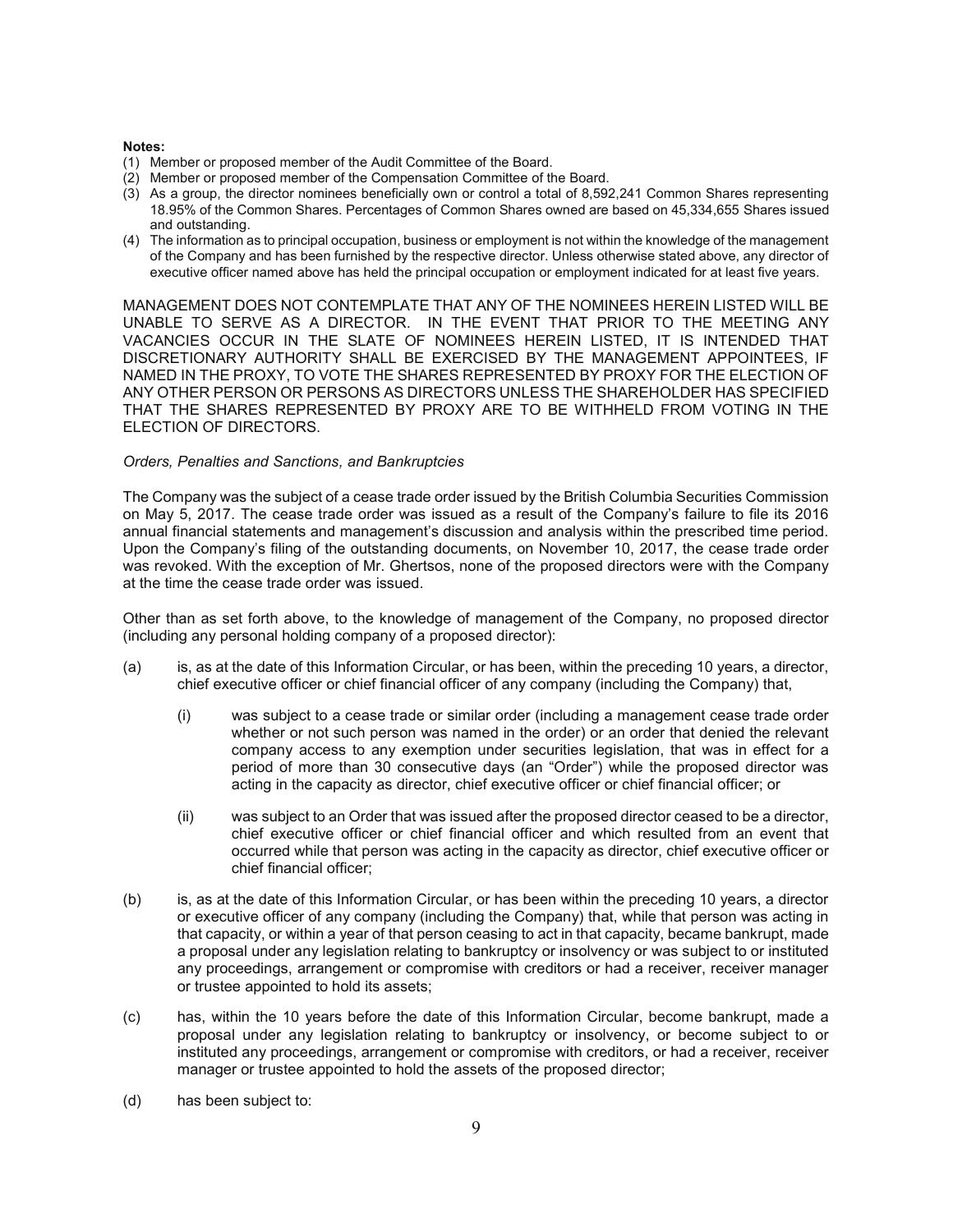- (i) any penalties or sanctions imposed by a court relating to securities legislation or by a securities regulatory authority or has entered into a settlement agreement with a securities regulatory authority since December 31, 2000, or before December 31, 2000 the disclosure of which would likely be important to a reasonable security holder in deciding whether to vote for a proposed director; or
- (ii) any other penalties or sanctions imposed by a court or regulatory body that would likely be considered important to a reasonable security holder in deciding whether to vote for a proposed director; or
- (e) is to be elected under any arrangement or understanding between the proposed director and any other person or company, except the directors and executive officers of the Company acting solely in such capacity.

## Additional Information Regarding the Board

For additional information regarding the Board, including compensation and corporate governance practices, see "Statement of Executive Compensation – Director Compensation" and "Corporate Governance Practices".

## 3. APPOINTMENT OF AUDITOR

At the Meeting, Shareholders will be asked to approve the appointment of Dale Matheson Carr-Hilton LaBonte LLP ("DMCL") as the independent auditor of the Company, to hold office until the next annual meeting of Shareholders and to authorize the Board to fix DMCL's remuneration. Management is recommending that Shareholders vote to appoint DMCL, as the auditor for the Company and to authorize the directors to fix the remuneration of the auditor. DMCL was first appointed as auditor of the Company on July 18, 2017.

Unless otherwise instructed, the proxies given pursuant to this solicitation will be voted FOR the re-appointment of DMCL as the auditor of the Company, to hold office for the ensuing year at a remuneration to be fixed by the directors.

## 4. RENEWAL OF ROLLING STOCK OPTION PLAN

The Company has a stock option plan (the "Option Plan") that was approved by Shareholders on August 30, 2018. The Option Plan is a "rolling" plan which provides that the maximum aggregate number of shares reserved for issuance under it, and all of the Company's other previously established and outstanding incentive stock option plans or grants, is 10% of the Company's issued common shares at the time of the grant of a stock option.

The policies of the TSX Venture Exchange (the "Exchange") require that shareholders approve and ratify all such "rolling" stock option plans on an annual basis. At the Meeting, Shareholders will be asked to vote on approval of the renewal of the Option Plan.

The purpose of the Option Plan is to provide the directors, officers and key employees of, and certain consultants who provide services to the Company and its subsidiaries, with an opportunity to purchase shares of the Company and benefit from any appreciation in the value of the Company's shares. This will provide an increased incentive for these individuals to contribute to the future success and prosperity of the Company, thus enhancing the value of the Company's shares for the benefit of all the shareholders and increasing the ability of the Company and its subsidiaries to attract and retain skilled and motivated individuals in the service of the Company.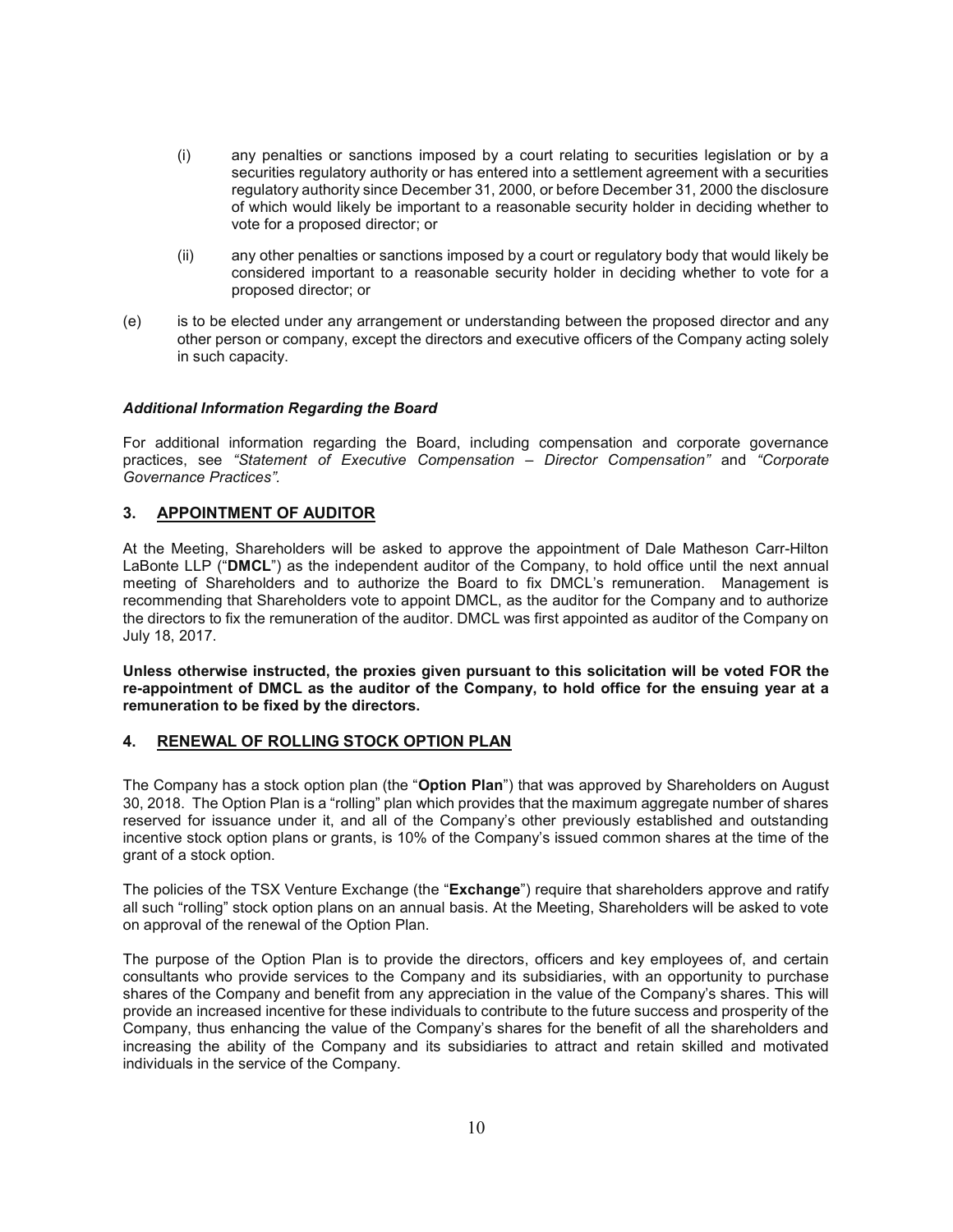The Option Plan permits the Board to specify a vesting schedule in its discretion. The Option Plan provides that if a change of control, as defined therein, occurs, all Shares subject to option shall immediately become vested and may thereupon be exercised in whole or in part by the option holder. Options are non-assignable and non-transferable.

Pursuant to the Option Plan:

- i) The maximum aggregate number of Common Shares which may be issuable pursuant to options granted under the Option Plan and any other share-based compensation arrangements is 10% of the issued and outstanding Common Shares of the Company, calculated at the time of grant.
- ii) The aggregate number of options granted to any one individual in any 12-month period may not exceed 5% of the Company`s issued Shares, calculated on the date of option grant.
- iii) The aggregate number of options granted to any one consultant in a 12-month period may not exceed 2% of the number of the Company`s issued Shares, calculated at the date an option is granted to the Consultant.
- iv) The aggregate number of options granted to all persons or companies retained to provide investor relations activities (except employees & directors) may not exceed 2% of the Company`s issued Shares in any 12-month period, calculated at the date an option is granted. In addition, pursuant to the Option Plan, options granted to persons or companies providing investor relations activities must vest in stages over a 12-month period, with no more than  $\frac{1}{4}$  of the options vesting in any three-month period.
- v) The option exercise price must not be less than the closing price of the Common Shares on the Exchange on the day immediately preceding the date of grant, less the applicable discount permitted by the policies of the Exchange.
- vi) An option granted under the Option Plan must be exercised within the period permitted by the policies of the Exchange, which is currently a maximum of 10 years from the date of granting.

As at the date hereof, there are 4,533,465 Common Shares reserved for issuance under the Company's Option Plan (representing 10% of the issued and outstanding Shares). There are currently 1,915,000 stock options outstanding with exercise prices of between \$0.59 and \$0.90 (CAD exercise prices converted at 1.2730) .

In accordance with the policies of the Exchange and the terms of the Option Plan, it is subject to its acceptance for filing by the Exchange as well as the approval of the Company's Shareholders annually. Under the policies of the Exchange, "disinterested shareholder approval" must be obtained if the grants of options under the Option Plan, together with all of the Company's outstanding incentive stock options, could result at any time in:

- a) the number of shares reserved for issuance pursuant to incentive stock options granted to insiders of the Company exceeding 10% of the issued Common Shares of the Company;
- b) the grant to insiders of the Company, within a 12-month period, of a number of options exceeding 10% of the issued common shares of the Company; or
- c) the issuance to any one optionee, within a 12-month period, of a number of shares exceeding 5% of the issued Common Shares of the Company.

The term "disinterested shareholder approval" means approval by a majority of the votes cast at the Meeting other than votes attaching to shares of the Company beneficially owned by insiders of the Company to whom options may be granted under the Option Plan, and associates of such persons. The term "insiders" is defined in the policies of the Exchange and generally includes directors and senior officers of the Company and its subsidiaries, and holders of greater than 10% of the voting securities of the Company.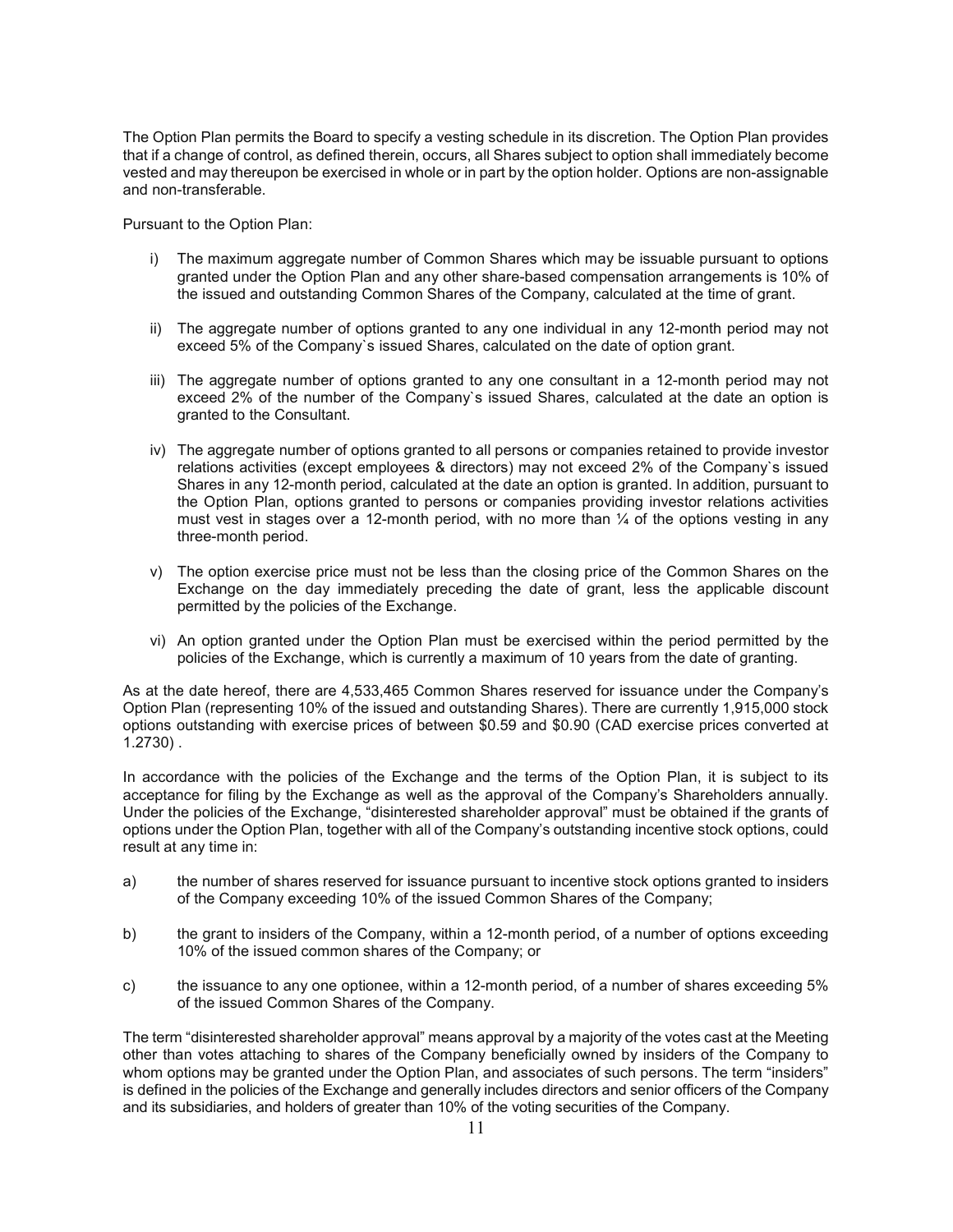As a "rolling" plan, any other amendment to the Option Plan will require the approval of the Exchange and may also require shareholder approval. The Option Plan will be available for inspection at the Meeting and is available for viewing without charge by request to the Corporate Secretary of the Company.

Management of the Company considers it desirable and in the best interests of the Company to renew the Option Plan for the granting of future stock options to directors, officers, employees and consultants, and recommends that the Shareholders approve the Option Plan.

#### At the Meeting, the Company's Shareholders will be asked to consider, and if thought appropriate, to pass, with or without amendment, the following ordinary resolution:

"BE IT RESOLVED, as an ordinary resolution, that:

- (a) the renewal of the Option Plan as more particularly described in the management information circular of the Company dated April 26, 2021, is hereby authorized, approved, ratified and confirmed subject to the acceptance of the Plan by the TSX Venture Exchange (the "Exchange");
- (b) the Board of Directors of the Company be authorized in its absolute discretion to administer the Option Plan and amend or modify the Option Plan in accordance with its terms and conditions and with the policies of the Exchange; and
- (c) any one director or officer of the Company, signing alone, is hereby authorized to execute and deliver all such documents and instruments and to do such further acts, as may be necessary to give full effect to these resolutions or as may be required to carry out the full intent and meaning thereof."

## The Management Appointees intend to cast the votes represented by proxy FOR the foregoing resolution unless the holder of Shares who has given such proxy has directed that the votes be otherwise cast.

If shareholder approval of the Option Plan or a modified version thereof is not obtained, the Company will not grant any additional options under it. Even if approved, the directors may determine not to grant options under the Option Plan.

# 4. OTHER BUSINESS

MANAGEMENT IS NOT AWARE OF ANY OTHER MATTER TO COME BEFORE THE MEETING OTHER THAN AS SET FORTH IN THE NOTICE OF MEETING. IF ANY OTHER MATTER PROPERLY COMES BEFORE THE MEETING, IT IS THE INTENTION OF THE MANAGEMENT APPOINTEES TO VOTE THE SHARES REPRESENTED BY THE FORM OF PROXY ACCOMPANYING THIS INFORMATION CIRCULAR ON ANY BALLOT THAT MAY BE CALLED FOR IN ACCORDANCE WITH THEIR BEST JUDGMENT ON SUCH MATTER.

You are urged to carefully consider all of the information in the accompanying Information Circular to the Meeting. If you require assistance, you should consult your financial, legal, or other professional advisor.

# COMPENSATION DISCUSSION AND ANALYSIS

## General

The Company's executive compensation practices, principles and objectives are summarized below.

For the purpose of this Information Circular: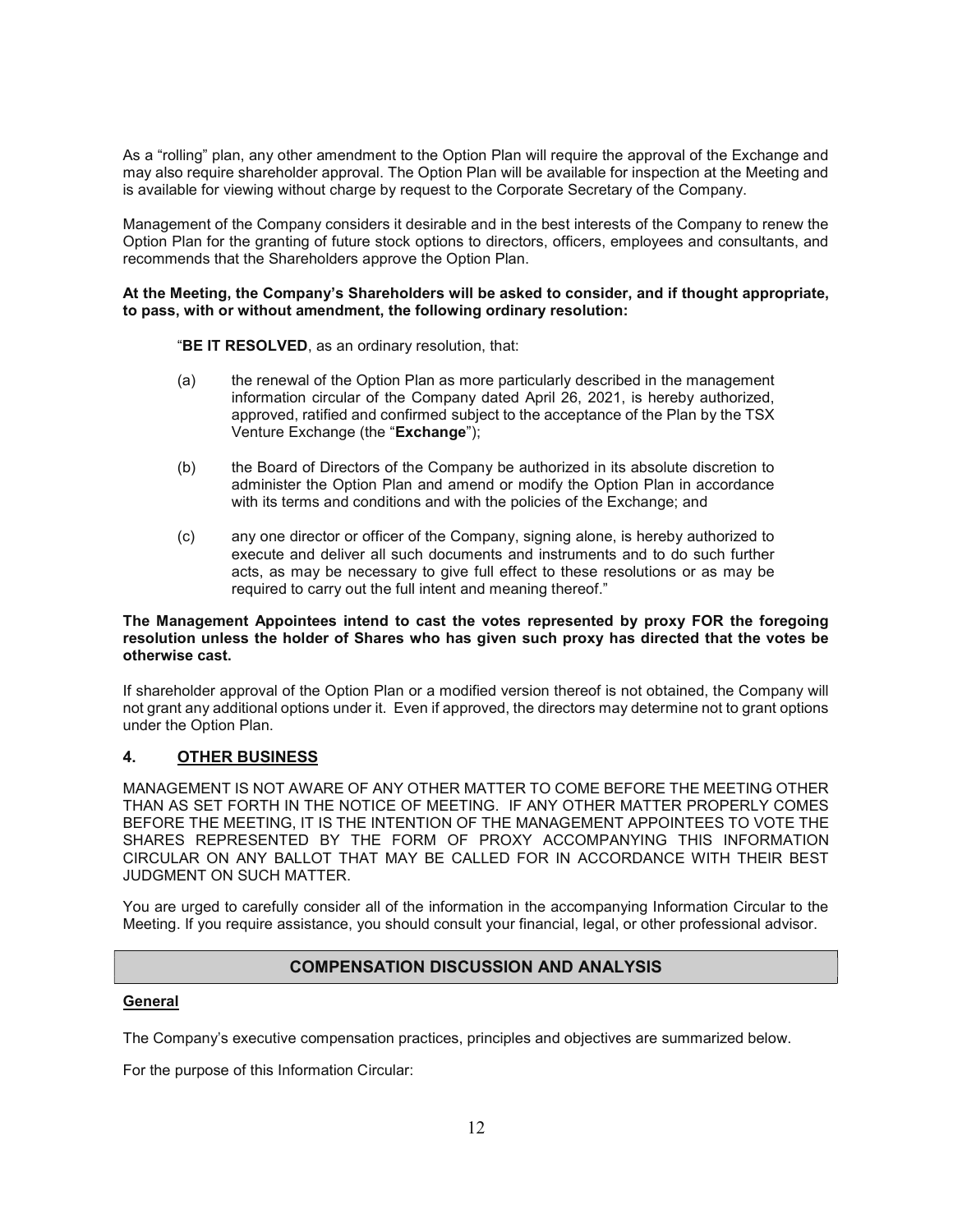"compensation securities" includes stock options, convertible securities, exchangeable securities and similar instruments including stock appreciation rights, deferred share units and restricted stock units granted or issued by the company or one of its subsidiaries for services provided or to be provided, directly or indirectly, to the company or any of its subsidiaries;

"executive officer" means an individual who is a chair, vice-chair, or president of the Company, a vicepresident in charge of a principal business unit, division or function including sales, finance or production of the Company and an individual who performs a policy-making function in respect of the Company and who has the capacity to influence the direction of the Company.

"NEO" or "Named Executive Officer" means each of the following individuals:

- (i) each individual who served as chief executive officer (" $CEO$ ") of the Company, or acted in a similar capacity, for any part of the most recently completed financial year;
- (ii) each individual who served as chief financial officer (" $CFO$ ") of the Company, or acted in a similar capacity, for any part of the most recently completed financial year;
- (iii) the most highly compensated executive officer of the Company, including any of its subsidiaries, or the most highly compensated individual acting in a similar capacity, other than the CEO and CFO, at the end of the most recently completed financial year whose total compensation was, more than \$150,000 for that financial year; and
- (iv) each individual who would be an NEO under (iii) but for the fact that the individual was neither an executive officer of the Company or any of its subsidiaries, nor acting in a similar capacity, at the end of that financial year.

"plan" includes any plan, contract, authorization, or arrangement, whether or not set out in any formal document, where cash, compensation securities or any other property may be received, whether for one or more persons;

"underlying securities" means any securities issuable on conversion, exchange or exercise of compensation securities.

The objective of this disclosure is to communicate the compensation the Company paid, made payable, awarded, granted, gave or otherwise provided to each NEO and director for the financial year, and the decision-making process relating to compensation. This disclosure will provide insight into executive compensation as a key aspect of the overall stewardship and governance of the Company and will help investors understand how decisions about executive compensation are made.

#### Compensation Oversight

The Compensation Committee is comprised of Independent (as defined below) directors, Konstantino Ghertsos and Srinivas Polishetty. The Compensation Committee is responsible for reviewing and approving compensation paid to directors and senior executives. Tasks and responsibilities related to developing and monitoring the Company's approach with respect to the short-term and long-range compensation of NEOs and directors of the Company are performed by the Board as a whole.

The responsibilities relating to executive and director compensation, including overseeing the Company's base executive compensation structure and equity-based compensation, compensation securities, recommending compensation of the Company's officers and employees, and evaluating the performance of officers generally is performed by the Compensation Committee. The Board reviews and approves the hiring of executive officers.

The Board's view is that its composition provides an effectively independent perspective for executive compensation oversight. Directors abstain from voting with respect to compensation matters that pertain specifically to themselves.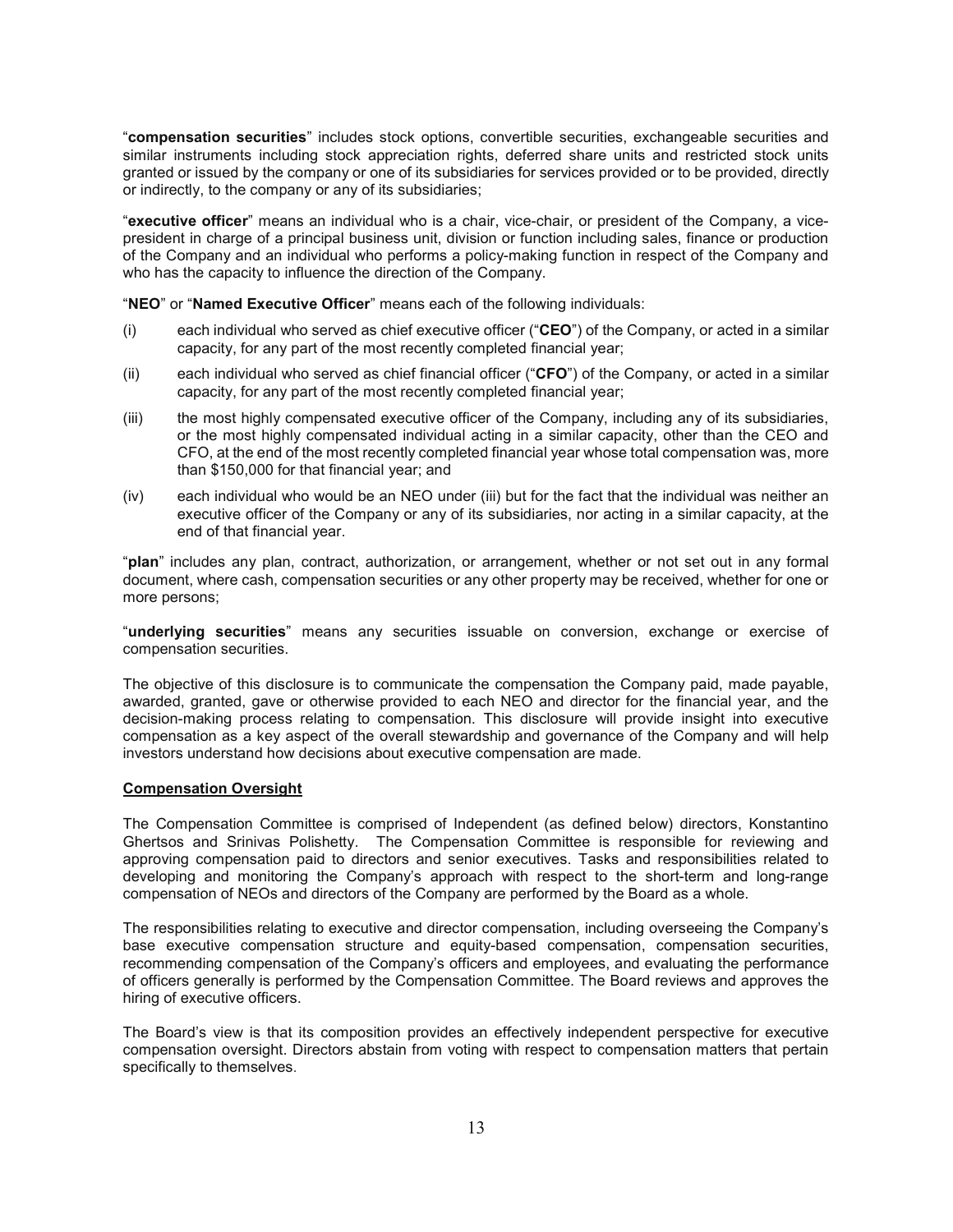## Executive Compensation Practices

The objective of the Board when determining compensation to be paid to senior executives of the Company is to ensure that the level and form of compensation: (a) attracts and retains talented, qualified, experienced and effective executives consistent with the general sector; (b) motivates the short and long-term performance of these executives; (c) reflects the Company's current state of development; (d) reflects the Company's performance and financial status; (e) reflects individual performance; and (f) aligns the interests of the executives with the Company's overall business objectives and the interests of the Shareholders. As there are no formal policies and compensation decisions are generally subjective, the Company does not tie any significant element of compensation to specific performance criteria or goals.

In addition to industry trends, the Board considers a variety of other factors it considers relevant and appropriate when assessing compensation policies and practices for director and executive compensation levels. These factors include the long-range interests of the Company and its Shareholders, the implications of the risks associated with the Company's compensation policies and practices in light of the financial performance of the Company, the overall financial and operating performance of the Company and the Board's assessment of each executive's individual achievements, performance and contribution toward meeting corporate objectives.

Assessments to determine executive compensation are made through Board discussion without formal objectives, criteria and analysis. To ensure its executive compensation is appropriate and competitive, the Board typically reviews the compensation practices on an annual basis but may also conduct reviews on an ad hoc basis as the need arises. The Company has not retained any third party advisors to conduct compensation reviews of its pay levels and practices. The Company aims to provide compensation that is competitive with companies at a similar stage of development; however, no formal benchmark group of companies is established.

#### Elements of NEO Compensation

The Company's compensation structure generally has three primary components: (a) base salary (which may include consulting fees); (b) discretionary performance bonuses; and (c) security-based compensation in the form of incentive stock options. Any security-based compensation arrangements are not intended as a substitute for salaries or wages, or as a means of compensation for past services rendered but serve as a form of incentive. Using the objectives and criteria described above, the Board and Compensation Committee review all three components together in assessing the compensation of individual executive officers and of the Company. The Company believes the elements and objectives of its compensation practices are necessary in a competitive technology market for qualified personnel.

## Base Salary Compensation

Base salaries for NEOs of the Company are evaluated and established to provide a reasonable amount of non-contingent remuneration in order to retain executives with experience and skills required to achieve the strategic and organizational goals of the Company. In determining base salaries, the Board and Compensation Committee reference salary levels in the industry and location in which the Company operates, the individual's experience level, the scope and complexity of the position held, and the level of expertise and capabilities demonstrated by and expected by the executive officers.

#### Security-Based Compensation

Security-based compensation is a principal form of long-term variable compensation and is used by the Company as an incentive to attract, retain and motivate a highly qualified staff and service providers. They are not intended as a substitute for salaries or wages, or as a means of compensation for past services rendered. Security-based compensation arrangements are intended to reinforce commitment to long-term growth and shareholder value. Equity participation through the Company's stock option enables directors, executives and employees to participate in the success of the Company, aligning their long-term interests with those of its Shareholders.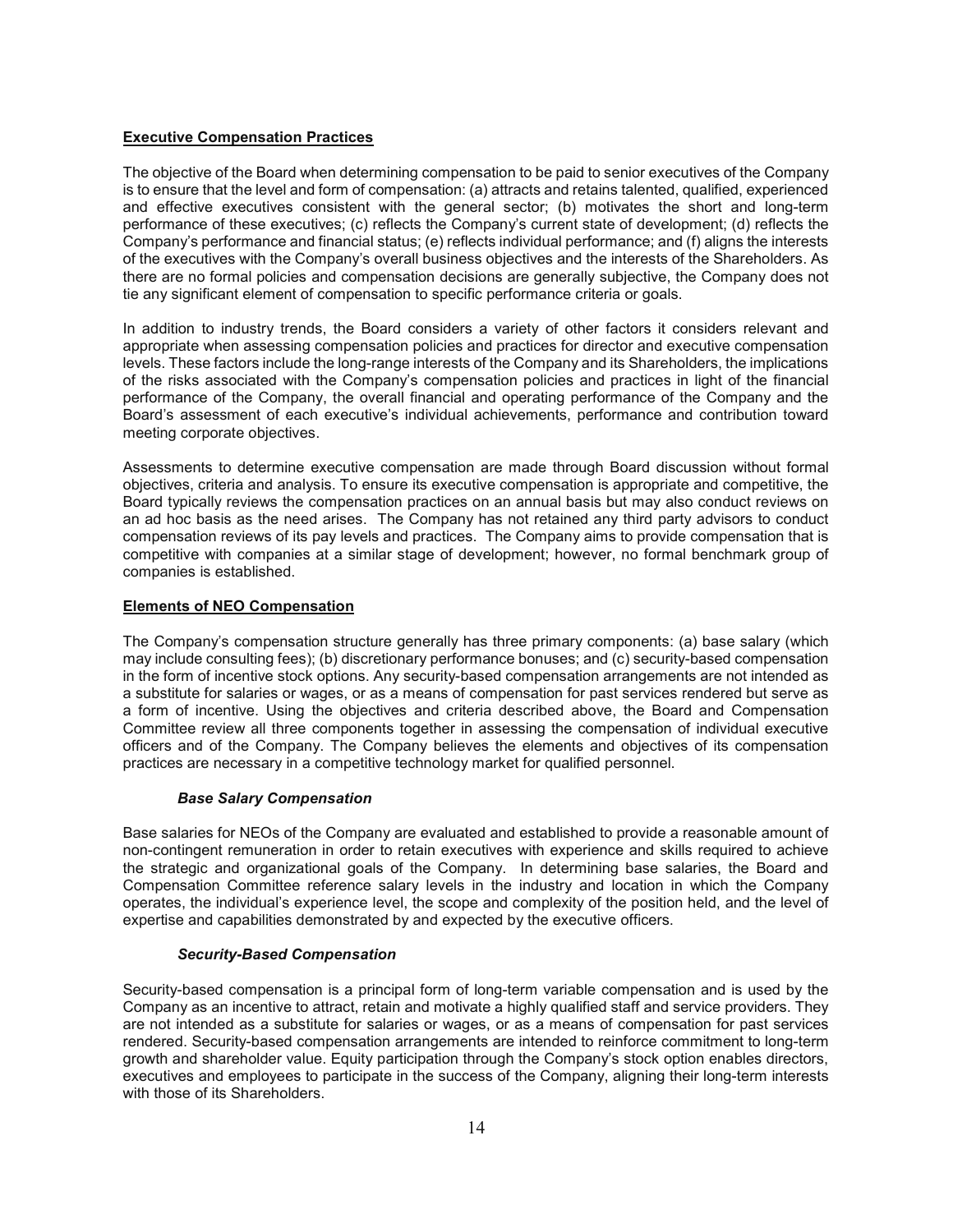Executive officers of the Company, as well as directors, employees and consultants, are eligible to participate in the Company's incentive stock option plan (the "Option Plan"). Implementation of the Option Plan and any amendments to it are the responsibility of the Board as a whole. The Board authorizes the security-based compensation to be granted to its NEOs as well as to its directors in accordance with the Option Plan. The awards are determined based on, among other things, each recipient's level of responsibility, length of tenure with the Company, and the degree to which the individual's long term contribution to the Company will be crucial to its overall long-term success. The Board also takes into consideration outstanding options when granting new awards.

See "Stock Option Plan and Other Incentive Plans" for additional details on the features of the Option Plan.

#### Discretionary Bonuses

The Board considers, on an annual basis, discretionary cash bonuses to reward extraordinary performance during the preceding financial year which has led to Company milestones, strategic transactions, or capital raising achievements. The discretionary bonuses are intended to provide a short-term incentive for executive officers to meet the Company's goals, as well as to remain competitive within the industry. In determining whether a bonus will be awarded, the Board considers such factors as the executive's performance over the past year, the Company's achievements in the past year and the executive's role in effecting such achievements, after taking into account the financial and operating performance of the Company.

#### Risk Monitoring

Due to the relatively small size of the Company and its current management group, the Board is able to closely monitor and consider any risks which may be associated with the Company's compensation practices. The Board reviews from time to time and at least once annually, the Company's compensation policies and practices. Implicit in the Board's mandate is that the Company's policies and practices respecting compensation, including those applicable to the Company's executives, be designed in a manner which is in the best interests of the Company and risk implications is one of many considerations which are taken into account in such design.

Risks, if any, may be identified and mitigated through regular Board meetings during which financial and other information of the Company is reviewed. No risks have been identified arising from the Company's compensation policies and practices that are reasonably likely to have a material adverse effect on the Company.

#### Use of Financial Instruments

The Company does not have a policy that would prohibit an NEO or director from purchasing financial instruments, including prepaid variable forward contracts, equity swaps, collars or units of exchange funds, that are designed to hedge or offset a decrease in market value of equity securities granted as compensation or held, directly or indirectly, by the NEO or director. However, management is not aware of any NEO or director purchasing such an instrument.

#### Perquisites and Other Personal Benefits

The Company's NEOs are not generally entitled to significant perquisites or other personal benefits not offered to the Company's other employees. Where NEOs receive perquisites such as car allowances or company vehicles, they reflect competitive practices, business needs and objectives.

#### Pension Plans

The Company does not have a defined contribution pension plan that provides for payments or benefits at, following, or in connection with retirement.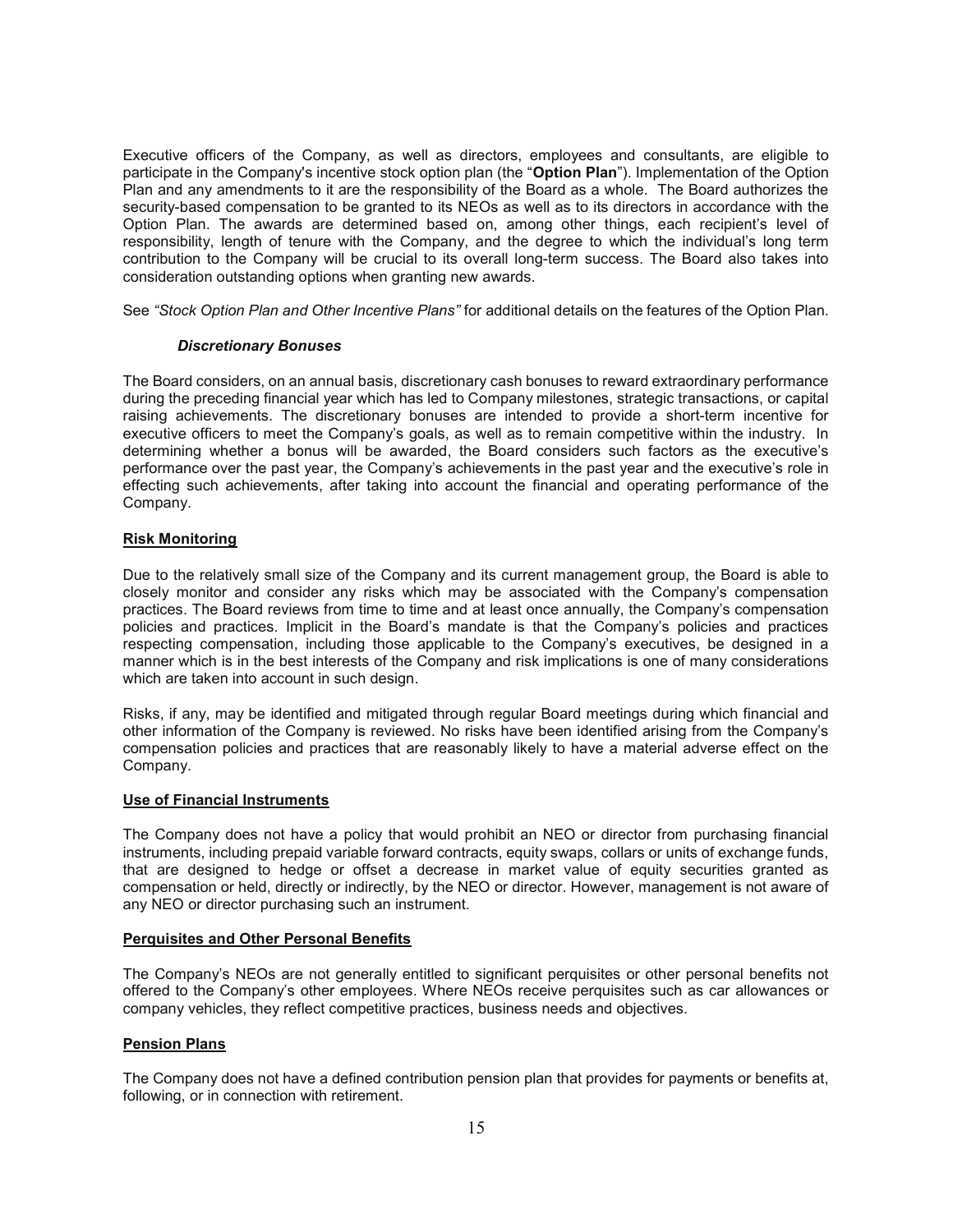#### Oversight and Description of Director Compensation

The Board as a whole reviews, and the independent directors approve, director compensation from time to time and no less than on an annual basis. The Company may, from time to time, grant to its directors, incentive stock options to purchase Common Shares in the capital of the Company pursuant to the terms of the Option Plan and in accordance with applicable stock exchange policies.

Director fees for directors are proposed by management, discussed by the Board and approved by the Compensation Committee comprised of Independent directors, Konstantino Ghertsos and Srinivas Polishetty. The amounts determined are made on the basis of the remuneration designed to cover attendance at meetings, principally for meetings regularly scheduled for each year and for acting in their capacity as directors or as chairs of Board committees.

The directors of the Company currently received monthly directors' fees of USD \$1,000.

#### NEO Employment, Consulting and Management Arrangements

During the year ended December 31, 2020, the Company paid Century Capital Management Ltd. ("Century"), a private company wholly-owned by Andrew Hromyk, the former CEO, US\$20,000 per month for management services. The Company paid an aggregate of US\$240,000 in fees to Century during the 2020 fiscal year. Mr. Hromyk is resident in Vancouver, British Columbia. Century ceased providing management services to the Company in February 2021 following the resignation of Mr. Hromyk as Chief Executive Officer of the Company.

The Company also pays consulting fees to West E Media Inc. ("WestE"), a company controlled by Bryant Pike, Chief Financial Officer of the Company, at a base rate of US\$5,000 per month, plus additional time spent as needed on an hourly basis, for management consulting services. The Company incurred management consulting fees of approximately US\$81,050 in fees to WestE during the 2020 fiscal year. The agreement is on a month to month basis, payable in cash on a monthly basis in arrears. Mr. Pike is resident in Richmond, British Columbia.

Information regarding previous (and now defunct) management services agreements entered into by the Company is set forth in the Company's management information circular dated March 10, 2020, which is available on the Company's SEDAR profile.

Since the commencement of the Company's 2020 fiscal year, neither Century nor WestE, nor any of their affiliates or associates, is indebted to the Company or its subsidiaries. Other than the above-noted agreements, there are no transactions or arrangements between the Company, on the one hand, and Century, WestE, or any of their affiliates or associates on the other hand.

## STATEMENT OF EXECUTIVE COMPENSATION

At the end of the Company's financial year ended December 31, 2020, the Company had two NEOs: Andrew Hromyk, the Company's former CEO and Bryant Pike. On February 22, 2021, Florian Spiegl was appointed as the Chief Executive Officer of the Company.

The following Table sets forth all compensation paid, payable, awarded, granted, given, or otherwise provided, directly or indirectly, by the Company and subsidiaries of the Company, to each NEO and each director, including all plan and non-plan compensation, remuneration, rewards, benefits, gifts or perquisites for services provided and for services to be provided, directly or indirectly, to the Company or any of its subsidiaries for the financial year ended December 31, 2020.

The compensation information presented in this section, other than option-based awards, is prepared in United States dollars, the currency in which the Company prepares its financial statements.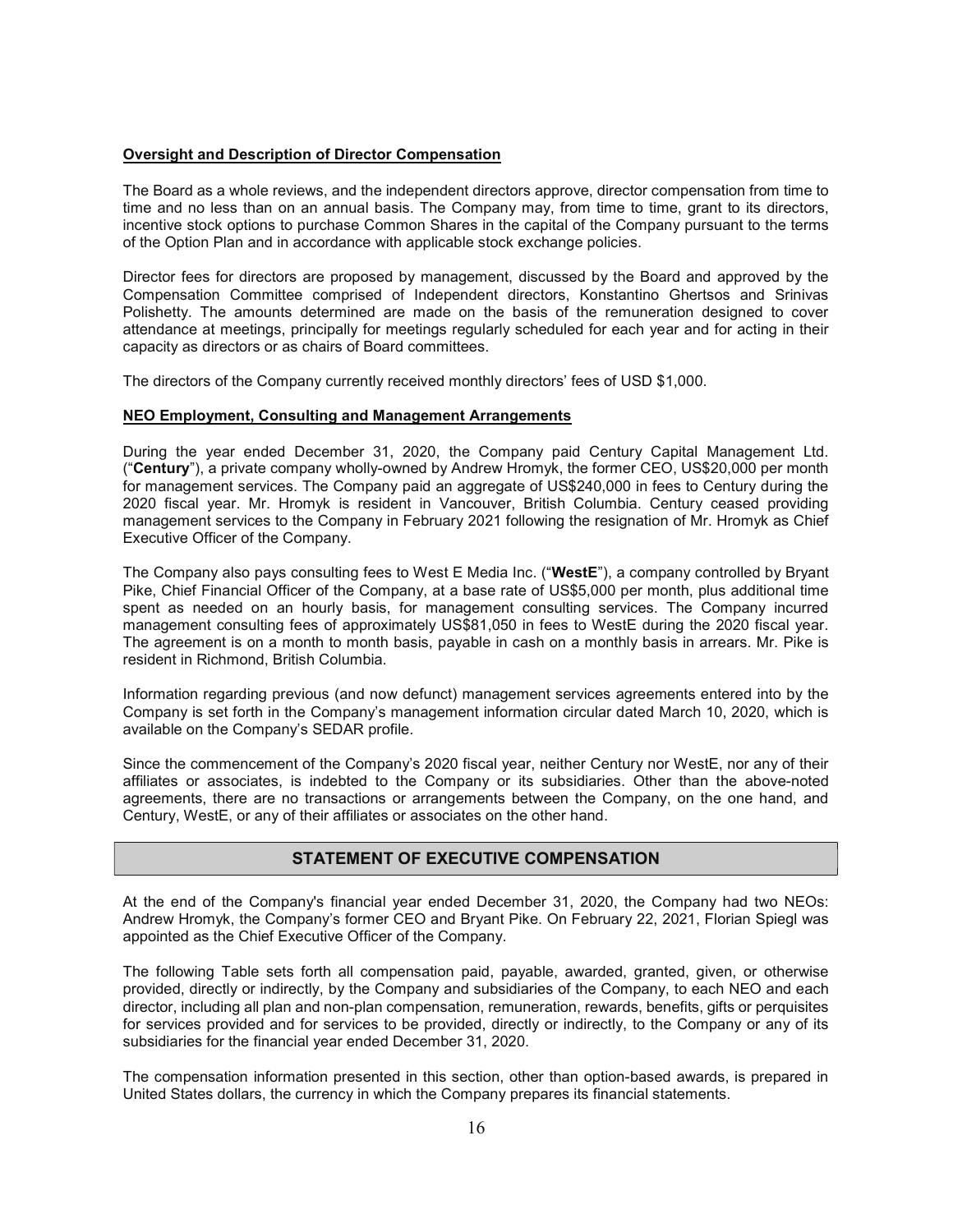| Table of Compensation Excluding Compensation Securities <sup>(1)</sup> |                      |                                                                       |                         |                                                         |                                    |                                                       |                                    |
|------------------------------------------------------------------------|----------------------|-----------------------------------------------------------------------|-------------------------|---------------------------------------------------------|------------------------------------|-------------------------------------------------------|------------------------------------|
| Name and position                                                      | Year                 | Salary,<br>consulting<br>fee, retainer<br>or<br>commission<br>$($ \$) | <b>Bonus</b><br>$($ \$) | <b>Committee or</b><br>meeting fees<br>$($ \$) $^{(8)}$ | Value of<br>perquisites<br>$($ \$) | Value of all<br>other<br>compensation<br>$($ \$)      | <b>Total</b><br>compensat<br>ion() |
| Andrew Hromyk <sup>(2)(3)</sup><br>Former CEO and<br>Director          | 2020<br>2019<br>2018 | Nil<br>Nil<br>Nil                                                     | Nil<br>Nil<br>Nil       | 18,000<br>24,000<br>24,000                              | Nil<br>Nil<br>Nil                  | $240.000^{(4)}$<br>$240.000^{(5)}$<br>$247.869^{(6)}$ | 258,000<br>264,000<br>271.869      |
| <b>Bryant Pike</b><br>CFO                                              | 2020<br>2019<br>2018 | Nil<br>66.440<br>16,950                                               | Nil<br>Nil<br>Nil       | Nil<br>Nil<br>Nil                                       | Nil<br>Nil<br>Nil                  | $81,050^{(7)}$<br>Nil<br>Nil                          | 81,050<br>66.940<br>16,950         |
| Konstantino<br>Ghertsos<br>Director                                    | 2020<br>2019<br>2018 | Nil<br>Nil<br>Nil                                                     | Nil<br>Nil<br>Nil       | 18,000<br>24.000<br>24,000                              | Nil<br>Nil<br>Nil                  | Nil<br>Nil<br>Nil                                     | 18,000<br>24.000<br>24,000         |
| Srinivas Polishetty <sup>(3)</sup><br>Director                         | 2020<br>2019<br>2018 | Nil<br>Nil<br>Nil                                                     | Nil<br>Nil<br>Nil       | 18,000<br>24,000<br>24,000                              | Nil<br>Nil<br>Nil                  | Nil<br>Nil<br>Nil                                     | 18,000<br>24,000<br>24,000         |

#### Notes:

(1) All salary, non-equity incentives and other compensation are denominated and paid in US dollars.

(2) Mr. Hromyk resigned as the Company's Chief Executive Officer on January 25, 2021 and was replaced by Alexandre Medana who was in turn replaced by Florian Spiegl, the Company's current Chief Executive Officer on February 22, 2021.

(3) Neither Mr. Hromyk or Mr. Polishetty intend to stand for re-election as directors of the Company.

- (4) This amount represents \$240,000 paid to Century for management services of Mr. Hromyk.
- (5) This amount represents \$240,000 paid to Century for management services of Mr. Hromyk.
- (6) This amount represents: (i) \$240,000 paid to Century for management services of Mr. Hromyk, and (ii) \$7,869 in medical and life insurance related to Mr. Hromyk.
- (7) This amount represents \$81,050 paid to WestE for management services of Mr. Pike.
- (8) The directors receive directors' fees payable monthly.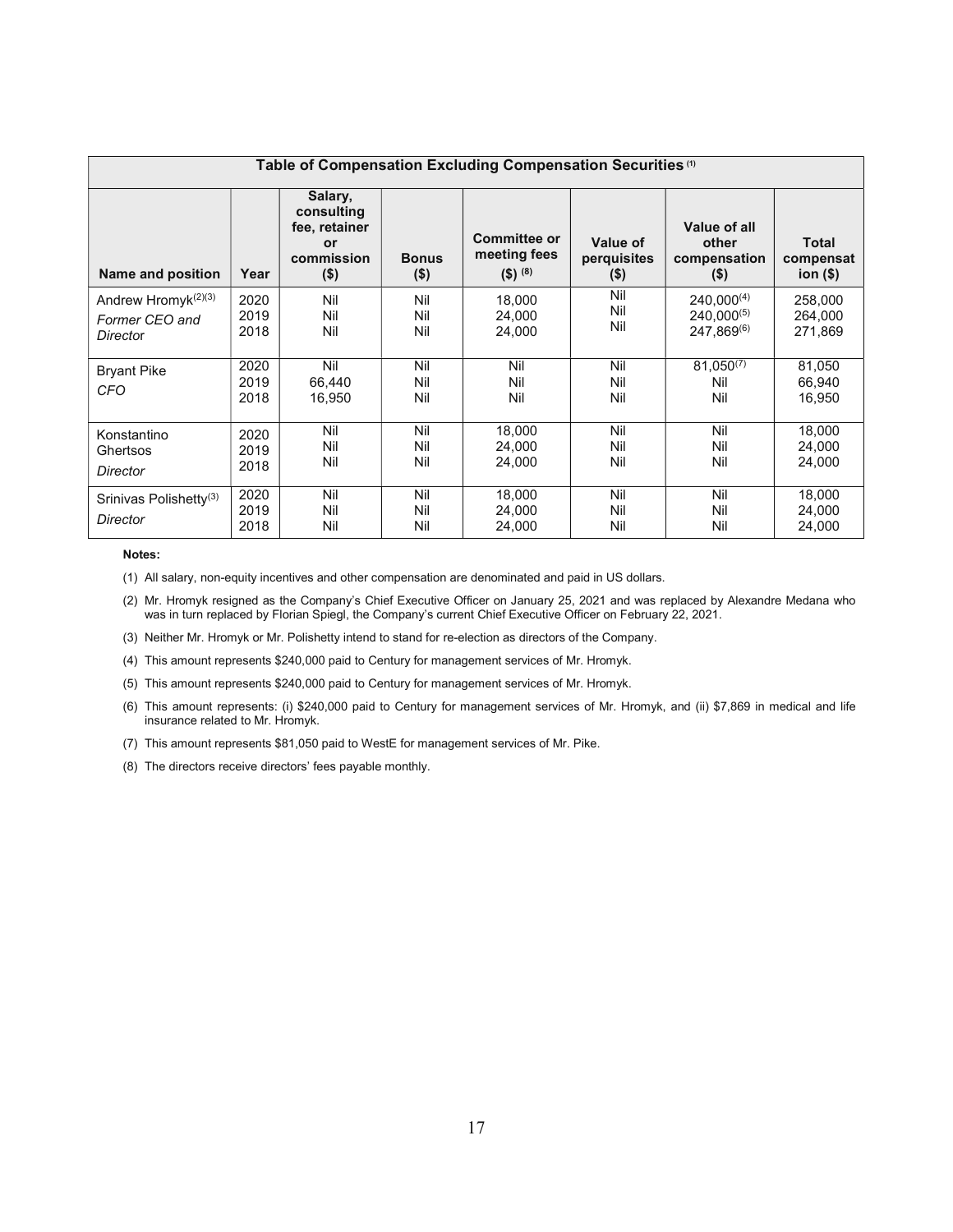#### **Stock Option Plan and Other Incentive Plans**

The Option Plan was approved by Shareholders on April 14, 2020 and will be proposed for ratification and approval by Shareholders at the Meeting. The purpose of the Option Plan is to attract and motivate directors, officers, employees and consultants of the Company and to advance the interests of the Company by affording such persons the opportunity to acquire an equity interest in the Company through rights granted under the Option Plan. A summary description of the Option Plan is set forth below. For further details, refer to the information under the heading, "Particulars of Matters to be Acted Upon – Renewal of Stock Option Plan". The full text of the Option Plan is available by request to the Company and will be available for review at the Meeting.

The Option Plan is a "rolling" plan which provides that the maximum aggregate number of shares reserved for issuance under it, and all of the Company's other previously established and outstanding incentive stock option plans or grants, is equivalent to 10% of the number of the Company's issued common shares at the time of the grant of a stock option.

Key provisions of the Option Plan include the following:

- i) The maximum aggregate number of Common Shares which may be issuable pursuant to options previously granted and those granted under the Option Plan is 10% of the issued and outstanding Common Shares of the Company at the time of grant.
- ii) The aggregate number of options granted to any one individual in any 12-month period may not exceed 5% of the number of issued Common Shares, calculated on the date of option grant.
- iii) The aggregate number of options granted to any one consultant in a 12-month period may not exceed 2% of the number of issued Common Shares, calculated at the date an option is granted to the Consultant.
- iv) The aggregate number of options granted to all persons or companies retained to provide investor relations activities (except employees & directors) may not exceed 2% of the number of issued Common Shares in any 12-month period, calculated at the date an option is granted.
- v) Options granted to persons or companies providing investor relations activities must vest in stages over a 12-month period, with no more than  $\frac{1}{4}$  of the options vesting in any 3-month period.
- vi) The option exercise price must not be less than the closing price of the Common Shares on the stock exchange on which the Shares are traded, on the day immediately preceding the date of grant, less the applicable discount permitted by the policies of the stock exchange.
- vii) An option granted under the Plan must be exercised within the period permitted by the policies of the Exchange, which is currently a maximum of 10 years from the date of granting.
- viii) The Board may specify a vesting schedule in its discretion.
- ix) If a change in control, as defined in the Option Plan, occurs, all Common Shares subject to option shall immediately become vested and may thereupon be exercised in whole or in part by the option holder.
- x) Any options granted pursuant to the Option Plan will terminate within 90 days of the option holder ceasing to act as a director, officer, employee of the Company, unless such cessation is on account of death. If such cessation is on account of death, the options terminate on the first anniversary of such cessation. Stock options held by employees or consultants who are terminated for cause or breach of contract, or by order of a securities commission or a stock exchange terminate immediately. Stock Options held by persons or companies retained to provide investor relations activities must terminate within 30 days of termination.
- xi) Stock options are non-assignable and non-transferable.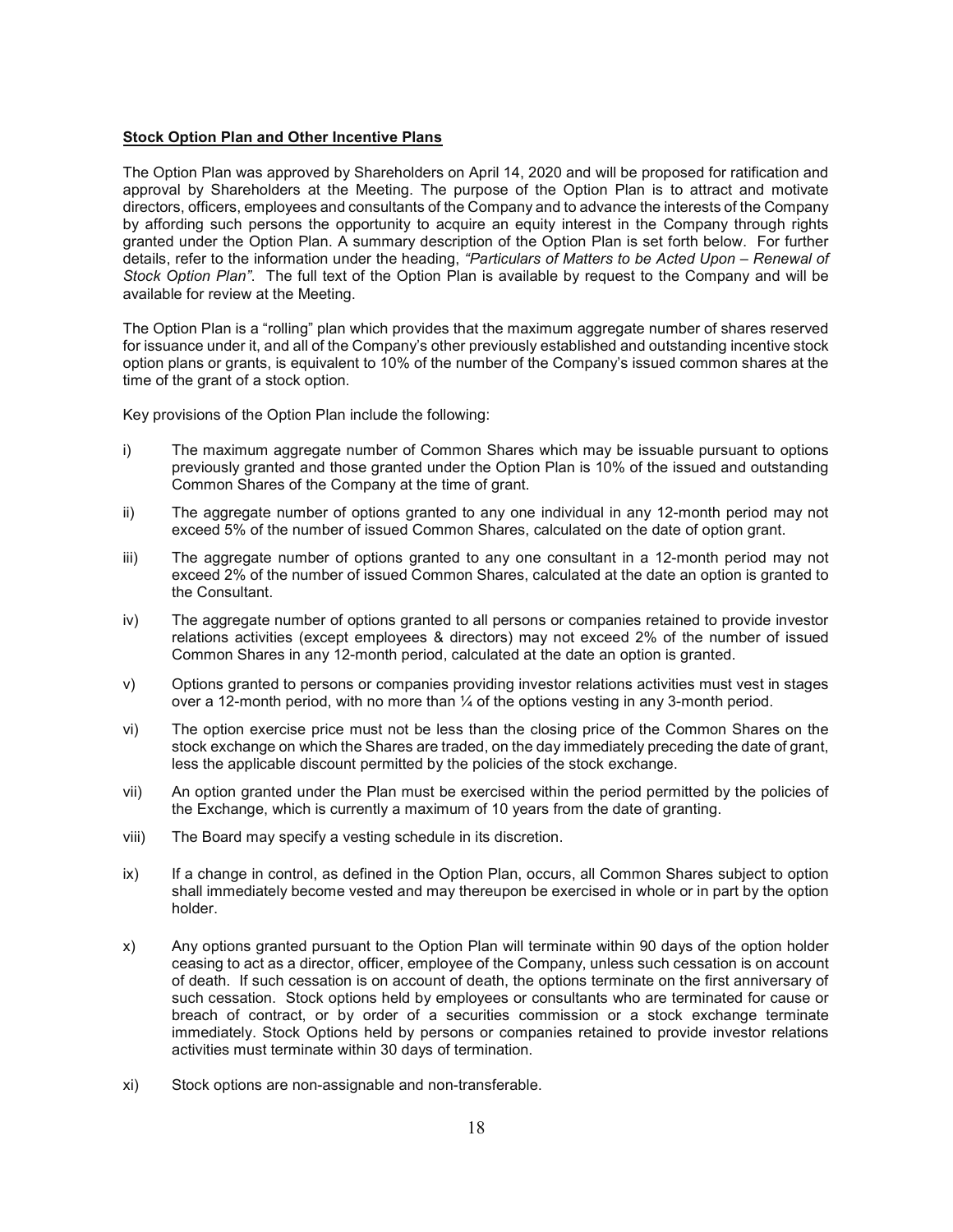- xii) Any amendments to the Option Plan which may result in a reduction in the exercise price of stock options or the extension of the expiry date of stock options are subject to shareholder approval.
- xiii) The Option Plan must be approved by shareholders at each annual general meeting.

## Stock Options and Other Compensation Securities

When making decisions regarding rewarding stock options to directors or NEOs, the Board considers the position, individual performance of the NEO, individual option holdings, whether the options are in-themoney or not, and the total number of stock options outstanding.

The following Table summarizes all compensation securities granted or issued to each director and NEO by the Company and its subsidiaries in the financial year ended December 31, 2020, for services provided or to be provided, directly or indirectly, to the Company or any of its subsidiaries.

As at April 22, 2021, there are 1,915,000 stock options outstanding under the Option Plan with exercise prices of between \$0.59 and \$0.90 (CAD exercise prices converted at 1.2730).

| <b>Compensation Securities Granted or Issued</b> |                                     |                                                                                                                     |                                    |                                                                    |                                                                                                              |                                                                                                      |                       |
|--------------------------------------------------|-------------------------------------|---------------------------------------------------------------------------------------------------------------------|------------------------------------|--------------------------------------------------------------------|--------------------------------------------------------------------------------------------------------------|------------------------------------------------------------------------------------------------------|-----------------------|
| <b>Name</b><br>and<br>position                   | Type of<br>compensation<br>security | Number of<br>compensation<br>securities.<br>number of<br>underlying<br>securities.<br>and<br>percentage of<br>class | Date<br>οf<br>issue<br>or<br>grant | Issue,<br>conversio<br>n or<br>exercise<br>price<br>$(US $)$ $(1)$ | <b>Closing</b><br>price of<br>security or<br>underlying<br>security on<br>date of<br>grant<br>$(US $)$ $(1)$ | <b>Closing</b><br>price of<br>security or<br>underlying<br>security at<br>year end<br>$(US $)$ $(1)$ | <b>Expiry</b><br>date |
| Andrew Hromyk<br>Former CEO and<br>Director      | <b>Stock Options</b>                | 250,000                                                                                                             | December<br>21, 2020               | 0.90                                                               | 0.90                                                                                                         | 1.01                                                                                                 | December<br>21, 2023  |
| <b>Bryant Pike</b><br>CFO                        | <b>Stock Options</b>                | 500,000                                                                                                             | December<br>21, 2020               | 0.90                                                               | 0.90                                                                                                         | 1.01                                                                                                 | December<br>21, 2023  |
| Konstantino<br>Ghertsos<br>Director              | <b>Stock Options</b>                | 50,000                                                                                                              | December<br>21, 2020               | 0.90                                                               | 0.90                                                                                                         | 1.01                                                                                                 | December<br>21, 2023  |
| Srinivas Polishetty<br>Director                  | <b>Stock Options</b>                | 50,000                                                                                                              | December<br>21, 2020               | 0.90                                                               | 0.90                                                                                                         | 1.01                                                                                                 | December<br>21, 2023  |

Note:

(1) CAN \$1.29 converted to USD at \$1.273.

None of the directors or NEOs exercised any compensation securities during the financial year ended December 31, 2020.

## SECURITIES AUTHORIZED FOR ISSUANCE UNDER EQUITY COMPENSATION PLANS

The Company has a stock option plan (see "Stock Option Plans and Other Incentive Plans") under which an amount equal to 10% of the outstanding Common Shares at any one time is reserved for issuance. The following table sets out the number of the Company's Shares to be issued and remaining available for future issuance under the Company's Stock Option Plan at the end of the Company's financial year of December 31, 2020: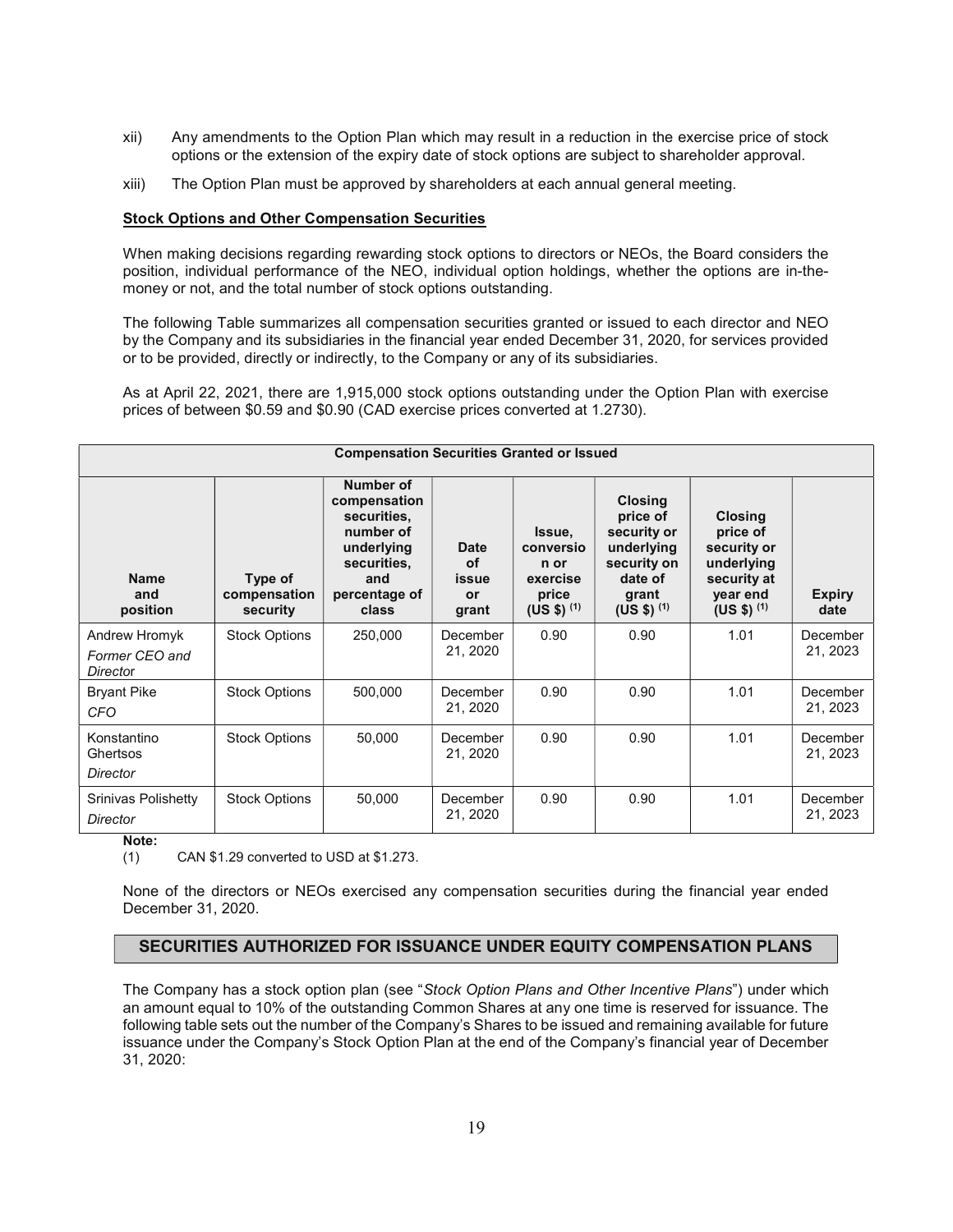|                                                              | <b>Number of securities</b><br>to be issued upon<br>exercise of<br>outstanding options,<br>warrants and rights (1) | Weighted-average<br>exercise price of<br>outstanding<br>options, warrants<br>and rights $(2)$ | <b>Number of securities</b><br>remaining available for<br>future issuance under<br>equity compensation<br>plans (excluding<br>securities reflected in<br>column (a)) |
|--------------------------------------------------------------|--------------------------------------------------------------------------------------------------------------------|-----------------------------------------------------------------------------------------------|----------------------------------------------------------------------------------------------------------------------------------------------------------------------|
| <b>Plan Category</b>                                         | (a)                                                                                                                | (b)                                                                                           | (c)                                                                                                                                                                  |
| Equity compensation plans approved<br>by securityholders     | 2,880,000                                                                                                          | US\$0.74                                                                                      | 1,653,465                                                                                                                                                            |
| Equity compensation plans not<br>approved by securityholders | Nil                                                                                                                | N/A                                                                                           | N/A                                                                                                                                                                  |
| <b>Total</b>                                                 | 2,880,000                                                                                                          |                                                                                               | 1,653,465                                                                                                                                                            |

# MANAGEMENT CONTRACTS

See "NEO Employment, Consulting and Management Agreements".

## INDEBTEDNESS OF DIRECTORS AND EXECUTIVE OFFICERS

None of the current or former directors, executive officers or employees of the Company or any of its subsidiaries, nor proposed nominee for election as a director of the Company, and no associate or affiliate of any of them is or has been indebted to the Company or any of its subsidiaries at any time since the beginning of the Company's most recently completed financial year nor has any such person been indebted to any other entity where such indebtedness is the subject of a guarantee, support agreement, letter of credit or similar arrangement or understanding provided by the Company.

# CORPORATE GOVERNANCE

National Policy 58-201 - Corporate Governance Guidelines establishes corporate governance guidelines (the "Guidelines") which apply to all public companies in Canada. The Guidelines address matters relating to the constitution of the board and independence of directors, the functions to be performed by the directors of a company and their committees, and effectiveness and evaluation of proposed corporate governance guidelines and best practices specified by the Canadian securities regulators.

National Instrument 58-101 - Disclosure of Corporate Governance Practices ("NI 58-101") requires issuers to disclose their governance practices in accordance with NI 58-101. This section sets out the Company's approach to corporate governance.

The Board believes that good corporate governance improves corporate performance and benefits all Shareholders and has reviewed its own corporate governance practices in light of the Guidelines.

1. Board of Directors – The Board currently consists of four (4) directors, and it is proposed that four (4) directors be nominated at the Meeting. The Board facilitates its exercise of independent supervision over management by ensuring that a majority of its members are "impartial". Directors are considered to be impartial if they have no direct or indirect material relationship with the Company which could, in the view of the Company's Board, be reasonably expected to interfere with the exercise of a director's independent judgment.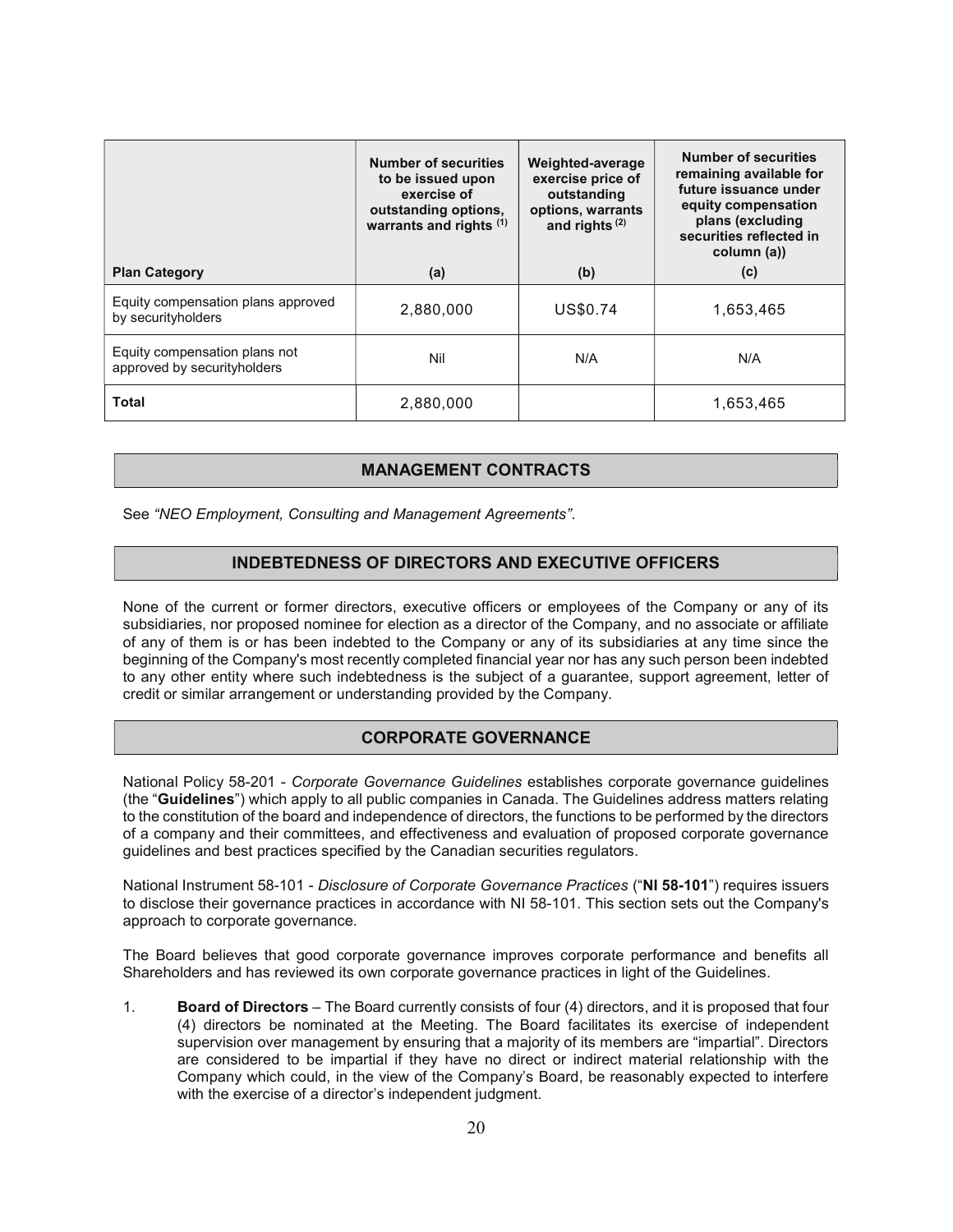The Board has determined that its composition must include at least two directors who are "Independent" as defined by National Instrument 52-110 - Audit Committees ("NI 52-110"). As at the date of this Information Circular, Mr. Ghertsos and Mr. Polishetty are Independent. Mr. Spiegl is not considered Independent due to his currently acting as an executive officers of the Company. Following the Meeting, it is expected that Mr. Ghertsos, Mr. McQuhae and Mr. Wong will be Independent directors. Mr. Spiegl will not independent by reason of the fact that he is the CEO of the Company.

Management has been delegated the responsibility of meeting defined corporate objectives, implementing approved strategic and operating plans, carrying out the Company's business in the ordinary course, evaluating business opportunities, recruiting staff and complying with applicable regulatory requirements. The Board reviews and approves the Company's long-term strategic, business and capital plans, material contracts and business transactions and all debt and equity financing transactions. Through its Audit Committee, the Board examines the effectiveness of the Company's internal control processes. The Compensation Committee of non-executive and Independent members of the Board review and approve executive compensation and securitybased compensation.

- 2. Other Directorships None of the directors serve as directors of other listed companies.
- 3. Independent Meetings Where matters arise at meetings of the Board which require decisionmaking and evaluation that is independent of management and interested directors, the Company's directors may hold an "in-camera" session among the disinterested directors, without management present at such meeting.
- 4. Orientation and Continuing Education Each new director receives orientation on the Company's business, current projects and the industry, and information on corporate and social responsibilities. Board meetings may also include presentations by the Company's management and employees to give the directors additional insight into the Company's business.

Board members are encouraged to communicate with management, auditors and technical consultants, to keep themselves current with industry trends and developments and changes in legislation with management's assistance, and to attend related industry seminars and visit the Company's operations. Board members have full access to the Company's records.

- 5. Ethical Business Conduct The Board has determined that the fiduciary duties placed on individual directors by the Company's governing corporate legislation and the common law and the restrictions placed by applicable corporate legislation on an individual director's participation in decisions of the Board in which the director has an interest have been sufficient to ensure that the Board operates independently of management and in the best interests of the Company. Furthermore, the Board promotes fair dealing with all its stakeholders and requires compliance with the laws of each jurisdiction in which the Company operates.
- 6. Nomination of Directors The Board considers its size each year when it considers the number of directors to recommend to the Shareholders for election at the annual meeting of shareholders, taking into account the number of individuals required to carry out the Board's duties effectively and to maintain a diversity of views and experience. The Board does not have a nominating committee, and these functions are currently performed by the Board as a whole. In identifying potential Board candidates, the directors assess perceived needs on the Board for required skills, expertise, independence and other factors. Members of the Board and representatives of the technology industry may also be consulted for possible candidates.
- 7. Audit Committee The Audit Committee is appointed by the Board to assist the Board in fulfilling its oversight responsibilities. A majority of the Audit Committee is required to be non-executives in that the majority of directors are not officers, employees or Control Persons of the Company or any of its subsidiaries. The Audit Committee's primary duties and responsibilities are to: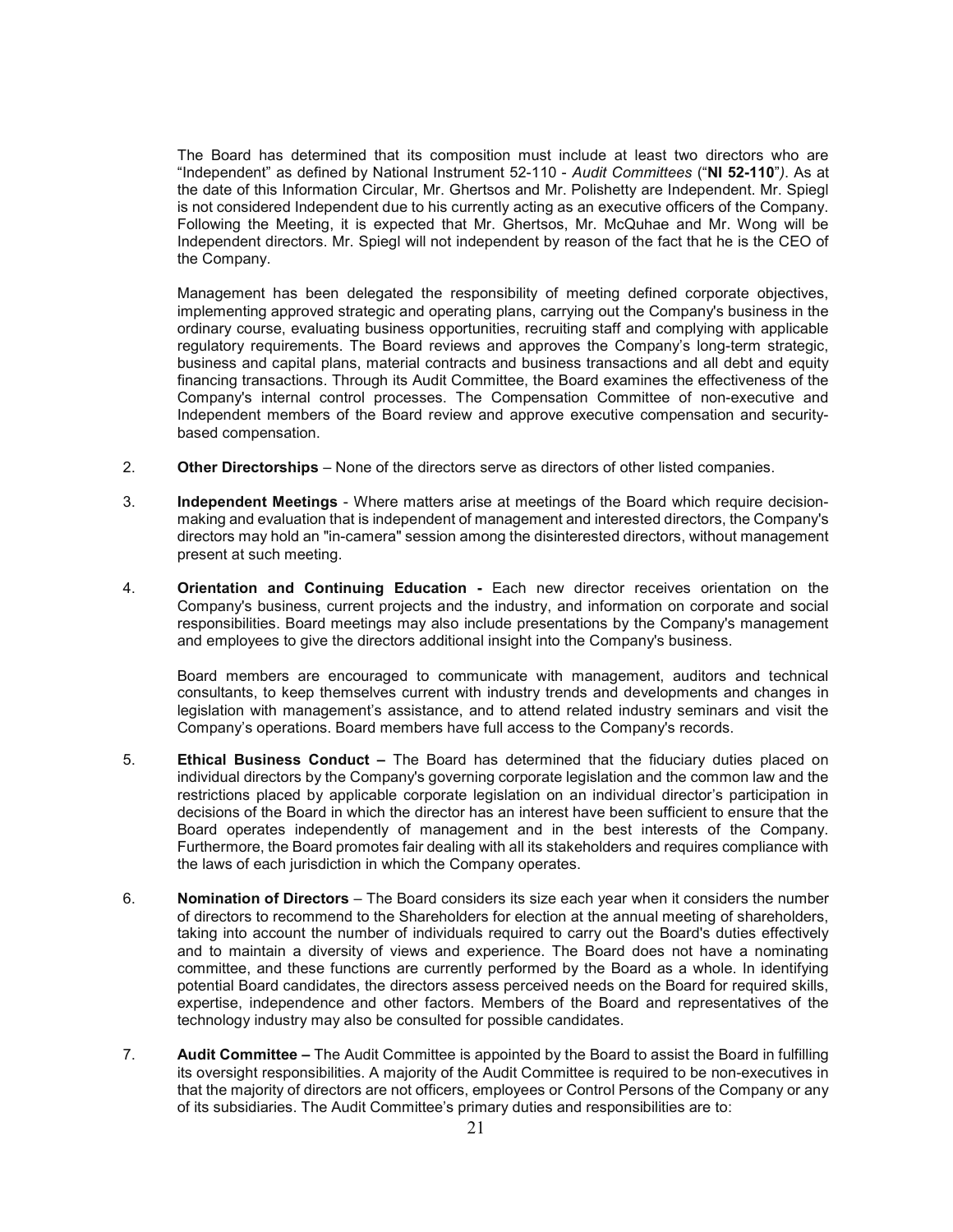- (a) recommend to the Board the external auditor to be nominated, and its compensation;
- (b) monitor the integrity of the financial statements of the Company;
- (c) ensure the external auditor's qualifications and independence;
- (d) oversee the performance of the auditor;
- (e) be satisfied that adequate procedures are in place for review of the Company's disclosure of financial information; and
- (f) establish procedures for receipt, retention and treatment of complaints received regarding accounting, audit or internal controls, and the anonymous submission of concerns regarding questionable accounting or audit matters.

For further details on the Audit Committee, please refer to section entitled "Audit Committee and Auditor" and Schedule "A", "Audit Committee Charter" attached hereto.

- 8. Compensation Committee Independent directors, Konstantino Ghertsos and Srinivas Polishetty evaluate and recommend the compensation for the senior executives and the directors to the Board for approval and abstain from voting in respect of their own compensation. To determine compensation terms, the Compensation Committee and directors consider the need to provide incentive and compensation for the time and effort expended by the directors and senior management while taking into account the financial and other resources of the Company.
- 9. Assessments The Board monitors on an ongoing basis the adequacy of information given to directors, communication between the Board and management and the strategic direction and processes of the Board and committees.

# AUDIT COMMITTEE AND AUDITOR

NI 52-110 requires the Company, as an Exchange listed issuer, to disclose annually in its management information circular certain information concerning the constitution of its audit committee and its relationship with its independent auditor. The information is set forth below.

The Audit Committee provides review and oversight of the Company's accounting and financial reporting process, and the audit process, including the selection, oversight and compensation of the Company's external auditor.

## Composition

As at December 31, 2020, the Audit Committee of the Board was comprised of Konstantino Ghertsos, Srinivas Polishetty and Andrew Hromyk. Mr. Hromyk resigned as a director of the Company on April 23, 2021 and is expected to be replaced by Alex Wong at the next meeting of the Board. Mr. Polishetty acts as the Chair of the Audit Committee. Mr. Polishetty is not standing for re-election at the Meeting. Following the Meeting, the Company intends to appoint Mr. Wong and Mr. McQuhae as members of the Audit Committee. At present, the majority of the Audit Committee is comprised of directors who are not employees, officers nor Control Persons of the Company.

None of the members of the Audit Committee is an executive officer, employee or Control Person of the Company or of any affiliate of the Company, and none of them have a relationship with the Company that could, in the view of the Board, reasonably interfere with the exercise of the member's independent judgment.

All of the committee members are considered to be "financially literate" as that term is defined in National Instrument 52-110 Audit Committees. Each member has the ability to read and understand the Company's financial statements and to understand the breadth and complexities of the financial issues that can reasonably be expected to be raised by the Company.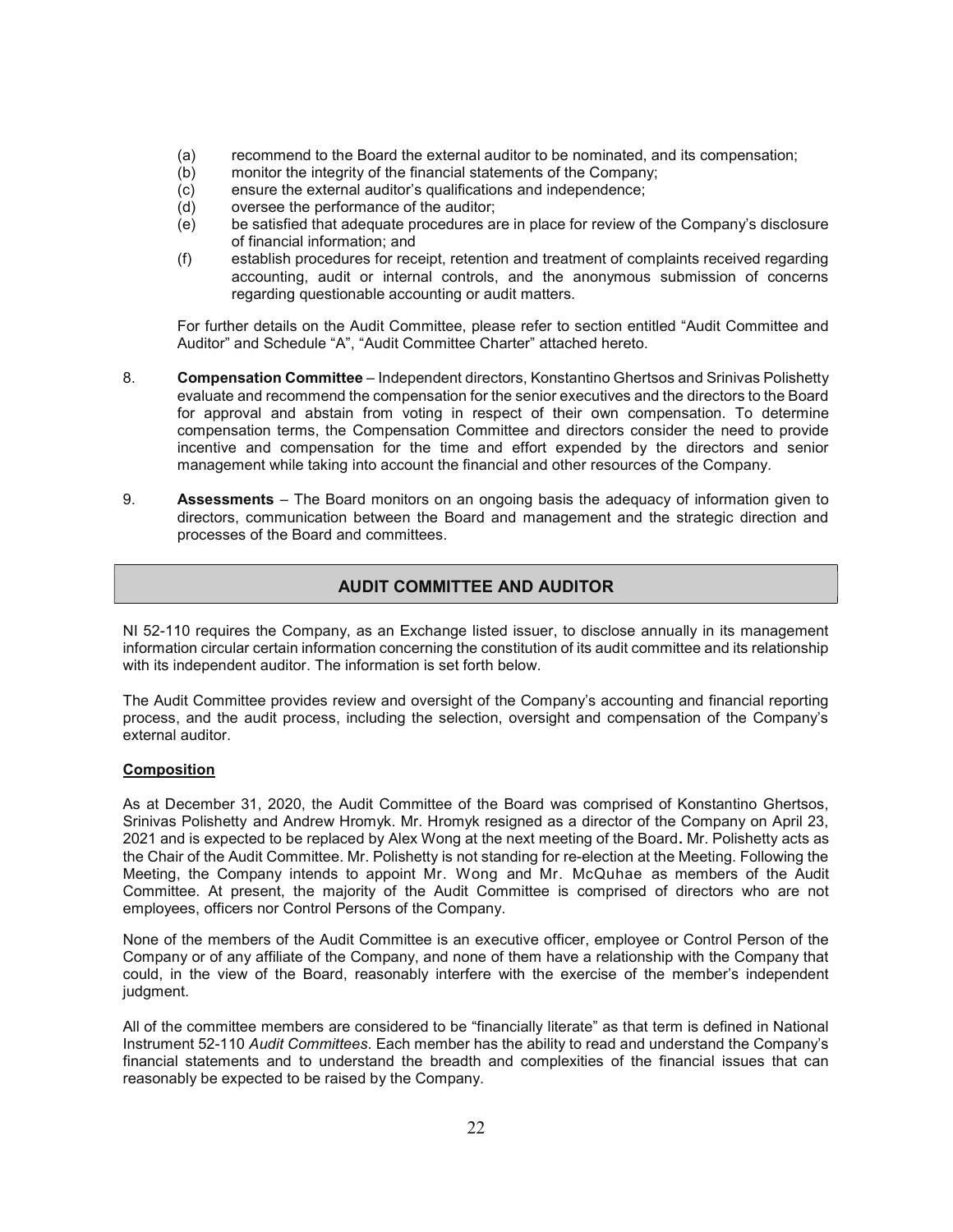## Relevant Experience and Education

The educational background or experience of the audit committee members has enabled each to perform his responsibilities as an audit committee member and has provided the member with an understanding of the breadth and complexity of the accounting issues and principles used by the Company to prepare its financial statements.

The education and experience of each member relevant to the performance of such member's responsibilities as an audit committee member are described in the following paragraphs:

#### Konstantino Ghertsos

Dr. Ghertsos is a managing director with Prometheus Partners GmbH, a Swiss commodity trading and services advisory firm specializing in the energy business. Dr. Ghertsos served as Director of Supply for Inver Energy Ltd. in Ireland and was previously a Senior Trader at MRI Trading in Switzerland. He serves as a director of Alpha Three Invest GmBH and the Progressive Initiative Foundation charity organization and previously held trading and senior executive roles in European public companies. Dr. Ghertsos holds a BSc in Oceanography and Marine Biology from the University of Southampton, a Matrisse (Master's Degree) in Marine Ecology from the University of Paris VI, & a PhD in Oceanography & a DEA in Data Analysis & Computer Modeling from the University of Lille I.

#### Srinivas Polishetty

Mr. Polishetty's experience includes transactions in the areas of project finance, corporate finance, carbon investments and finance, private placement of capital, direct investments, leverage buyouts and mergers and acquisitions. He has been Managing Director of American Orient Capital Partners Group, an investment company focused on long-term investments in the Asia Pacific region, since 1998. He serves as a director of IP Ventures Inc. and previously served as a director and compliance officer of Arthaland Corporation. Mr. Polishetty holds degrees from the Asian Institute of Management in Manila, Philippines and the Indian Institute of Technology, Kharagpur, India. Mr. Polishetty also attended an exchange program at Desautels Graduate School of Business Management, McGill University of Montreal, Canada.

#### Audit Committee Charter

The Company's Audit Committee is governed by an Audit Committee Charter, the text of which is attached as Schedule "A" to this Information Circular.

#### External Auditor Service Fees

The fees billed by the Company's external auditor in each of the last two financial years for audit and nonaudit related services provided to the Company and its subsidiaries are as follows:

| <b>FINANCIAL YEAR ENDING</b><br><b>DECEMBER 31</b> | <b>AUDIT FEES</b><br>(USD \$) | <b>AUDIT RELATED FEES</b><br>(USD \$) | <b>TAX FEES</b><br>(USD \$) | <b>ALL OTHER</b><br><b>FEES</b><br>$(USD $)^{(1)}$ |
|----------------------------------------------------|-------------------------------|---------------------------------------|-----------------------------|----------------------------------------------------|
| 2020                                               | 9.743                         | Nil                                   | Nil                         | Nil                                                |
| 2019                                               | 30,164                        | 4.139                                 | 3.763                       | Nil                                                |

Note:

(1) Pursuant to the Audit Committee Charter, the Company requires Audit Committee pre-approval of all non-audit services to be provided to the Company.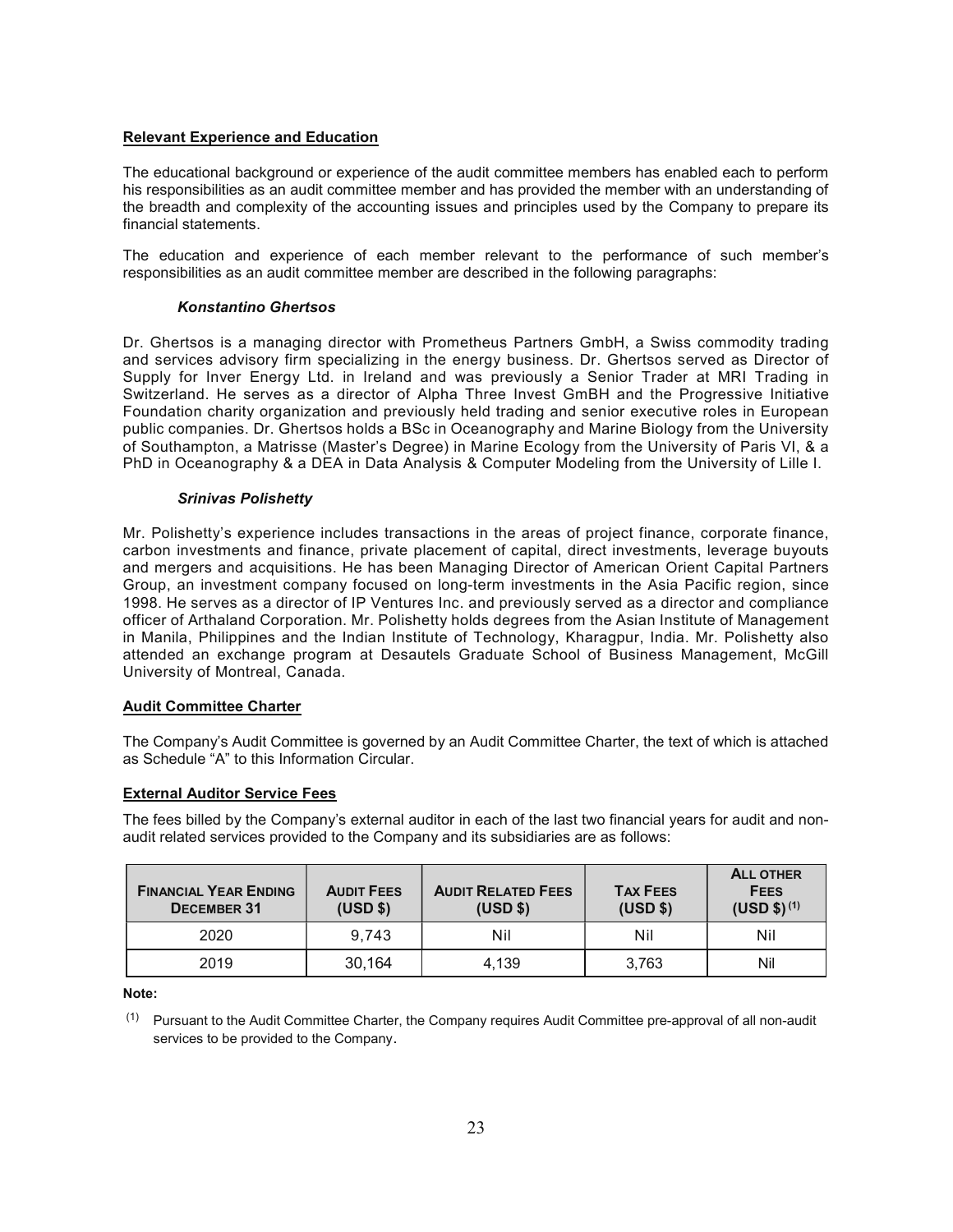## Audit Committee Oversight

At no time since the commencement of the Company's most recently completed financial year has any recommendation by the Audit Committee respecting the appointment and/or compensation of its external auditor not been adopted by the Board.

## Reliance on Certain Exemptions

As an Exchange listed issuer, the Company is relying on the exemptions from the requirements of Part 3 (Composition of the Audit Committee) and Part 5 (Reporting Obligations) of National Instrument 52-110 Audit Committees.

# ADDITIONAL INFORMATION

Additional information relating to the Company can be found under the Company's profile at www.sedar.com and on the Company's website at www.huntertechnology.com.

Financial information is provided in the Company's comparative annual financial statements and Management's Discussion and Analysis for the most recently completed financial year, which are available on www.sedar.com or on the Company's website. A copy of these documents may also be obtained by a securityholder, without charge, upon request to the Chief Financial Officer of the Company at Hunter Technology Corp., Suite 1615, 200 Burrard Street, Vancouver, BC, V6C 3L6, Canada (telephone +1(888) 977-0970).

The contents of this Information Circular and its distribution to Shareholders of the Company have been approved by the Board.

## BY ORDER OF THE BOARD OF DIRECTORS

"Florian M. Spiegl"

Florian M. Spiegl Chief Executive Officer and Director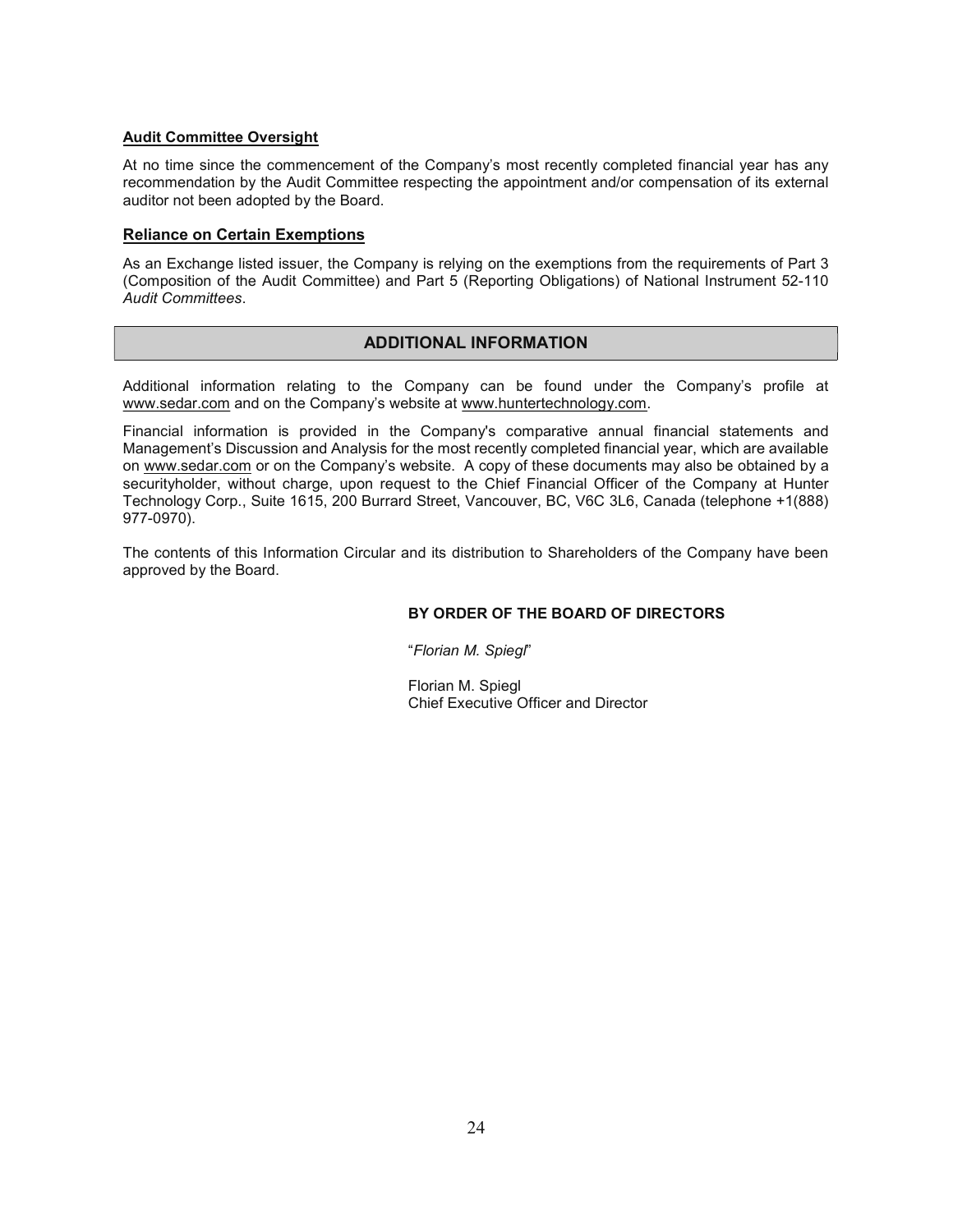CHARTER OF THE AUDIT COMMITTEE OF THE BOARD OF DIRECTORS OF HUNTER TECHNOLOGY CORP.

SCHEDULE "A"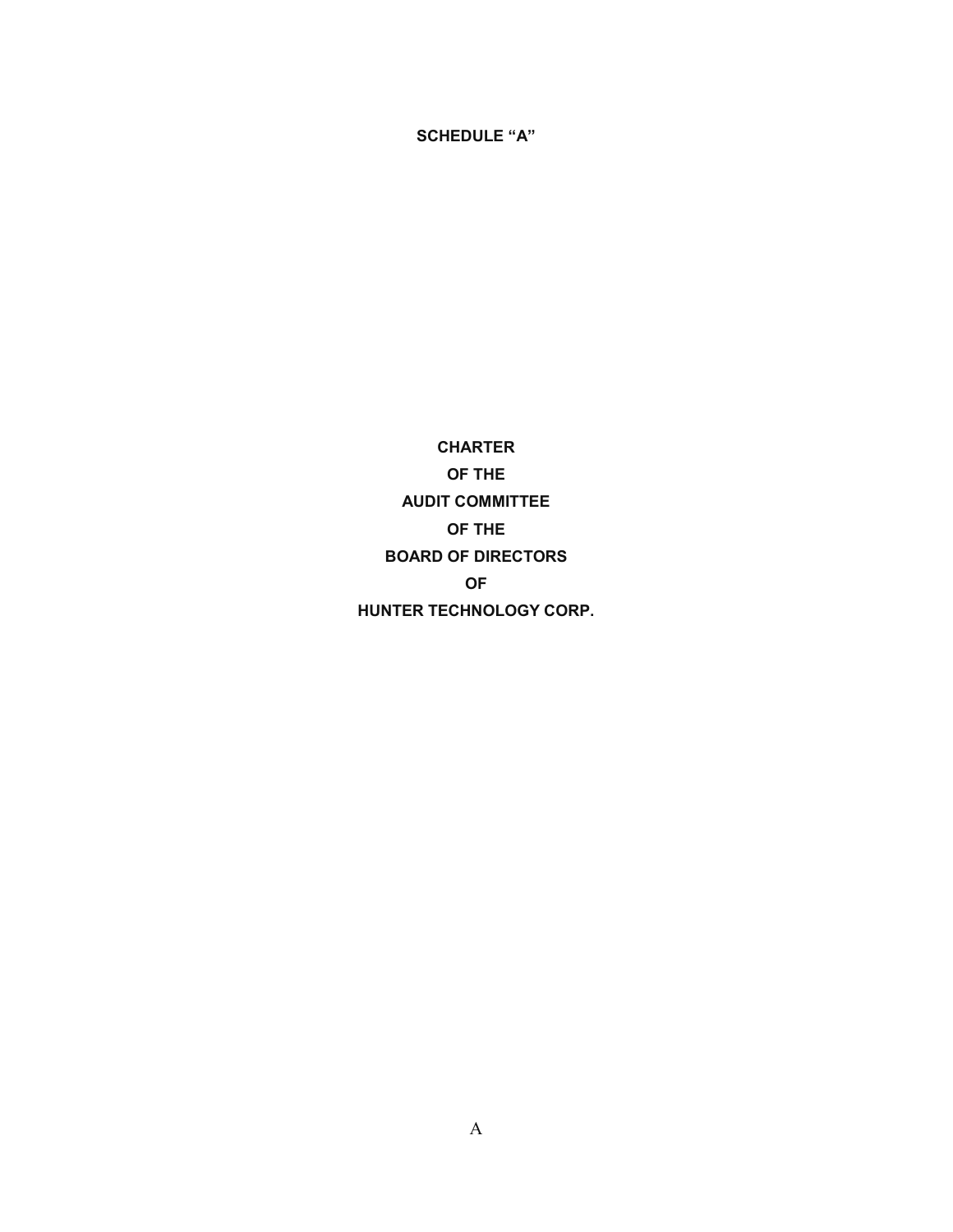# HUNTER TECHNOLOGY CORP.

(the "Company")

# AUDIT COMMITTEE CHARTER

This charter establishes the composition, the authority, roles and responsibilities and the general objectives of the Company's audit committee of the Board of Directors (the "Audit Committee"). The roles and responsibilities described in this charter shall at all times be exercised in compliance with the legislation and regulations governing the Company and its subsidiaries. For the purpose of this charter, the term "Company" includes the Company and its subsidiaries.

# 1. Mandate

The primary purpose of the Audit Committee is to assist the board of directors in fulfilling its oversight responsibilities with respect to (i) the integrity of the Company's financial statements and its accounting and reporting processes, (ii) the qualifications, independence and performance of the auditors of the Company, and (iii) the system of internal accounting and financial reporting controls that Management has established.

The Committee shall be accountable to the Board of Directors. In performing its duties, the Audit Committee will maintain effective working relationships with the Board of Directors, management, and the auditors. To successfully perform their role, each committee member shall obtain an understanding of the principal responsibilities of committee membership as well and the company's business, operations and risks.

Management of the Company shall be responsible for the preparation and presentation of the Company's financial statements, the appropriateness of the accounting principles, the accounting systems and internal controls that are used by the Company. While it is management's responsibility to design and implement an effective system of internal control, it is the responsibility of the Audit Committee to ensure that management has done so.

# 2. Membership and Composition

The members of the Audit Committee will be appointed or reappointed by the Board of Directors following each annual meeting of the Company's shareholders. Each member of the Audit Committee will continue to be a member of the Audit Committee until his or her successor is appointed unless he or she resigns, is removed or ceases to be a director of the Company. Where a vacancy occurs at any time in the membership of the Audit Committee, the Board may appoint a qualified individual to fill such vacancy.

The Audit Committee shall be composed of a minimum of three directors.

- (a) Independence The majority of members shall be meet the independence requirements of applicable corporate and securities laws and stock exchange regulation, and in such regard shall have no direct or indirect material relationship with the Company which could, in the view of the Board, reasonably interfere with the exercise of a member's independent judgment.
- (b) Financial Literacy Each member shall be financially literate or must become financially literate within a reasonable period of time after his or her appointment to the Audit Committee. For the purpose of this charter, an individual is financially literate if he or she has the ability to read and understand a set of financial statements which represent the breadth and level of complexity of accounting issues that can reasonably be expected to be raised by the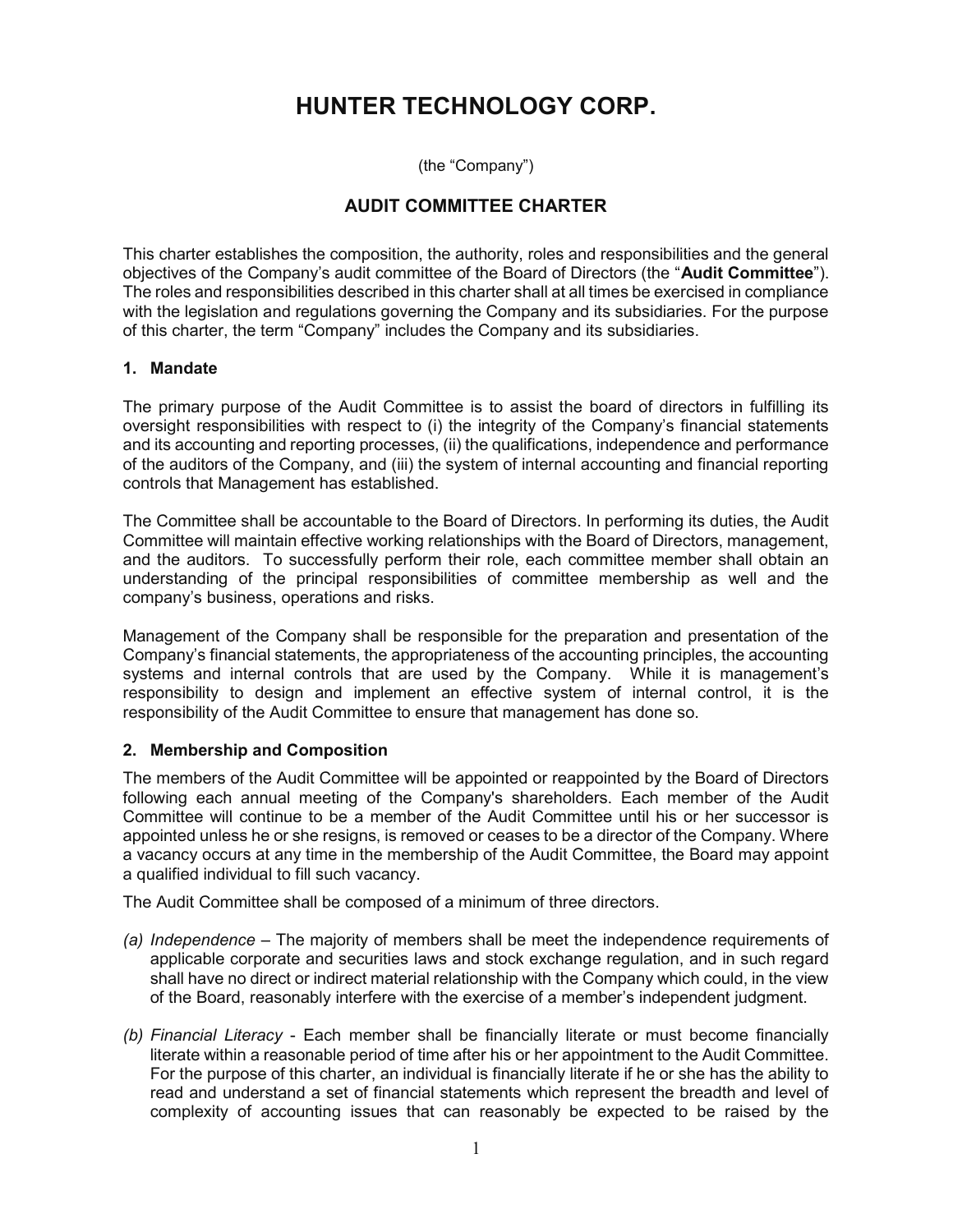Company's financial statements. If, upon appointment, a member of the Audit Committee is not financially literate as required, the person will be provided a three-month period in which to achieve the required level of literacy. At least one member shall have accounting or related financial expertise.

(c) Chair - The members of the Audit Committee shall select a chair from among their number who must not be an employee, officer or control person of the Company or any of its subsidiaries.

# 3. Meetings

No business shall be transacted by the Audit Committee except at a meeting of the members at which a majority of the non-executive members are present, or by a resolution in writing signed by all of the members of the Audit Committee.

- (a) Frequency The Audit Committee shall meet as often as circumstances require for the discharge of its responsibilities, and in any event at least once per year. Additional meetings may be held as deemed necessary by the Audit Committee or as requested by any committee member or the external auditor or Management. The Audit Committee may invite other members of the Board of Directors, members of Management, auditors or others to attend meetings and provide pertinent information, as it deems necessary. The Audit Committee shall meet at least annually with the Company's Chief Financial Officer and external auditor in separate executive sessions.
- (b) Auditor Attendance The Audit Committee shall meet separately and periodically with Management and the external auditors.
- (c) Quorum A majority of the members of the Committee present at a meeting shall constitute a quorum. Questions arising at any meeting shall be determined by a majority of votes of the members of the Audit Committee present.
- (d) Chair The chair will preside at each meeting of the Audit Committee and, in consultation with the other members of the Audit Committee, shall set the frequency and length of each meeting. In the Chair's absence, the Audit Committee may appoint another person to act as chair of a meeting of the Committee provided a quorum is present.
- (e) Agenda The Chair will establish the agenda of items to be addressed at each meeting, after consulting with Management and the external auditor. Agenda materials such as draft financial statements shall be circulated to all Audit Committee members in a reasonable amount of time for review prior to meetings.
- (f) Minutes The Chair will appoint a secretary of the meeting, who need not be a member of the Audit Committee and who will maintain the minutes of the meeting. The Chair of the Audit Committee shall report to the Board of Directors with respect to the activities and recommendations of the committee. The minutes of all meetings of the Audit Committee shall be provided to the Board of Directors. Written or verbal reports on Committee meetings whose minutes have not been completed will be provided at each meeting of the Board.
- (g) Resolutions in Lieu of Meeting A resolution approved in writing by all the members of the Audit Committee shall be valid and effective as if it had been passed at a duly called meeting.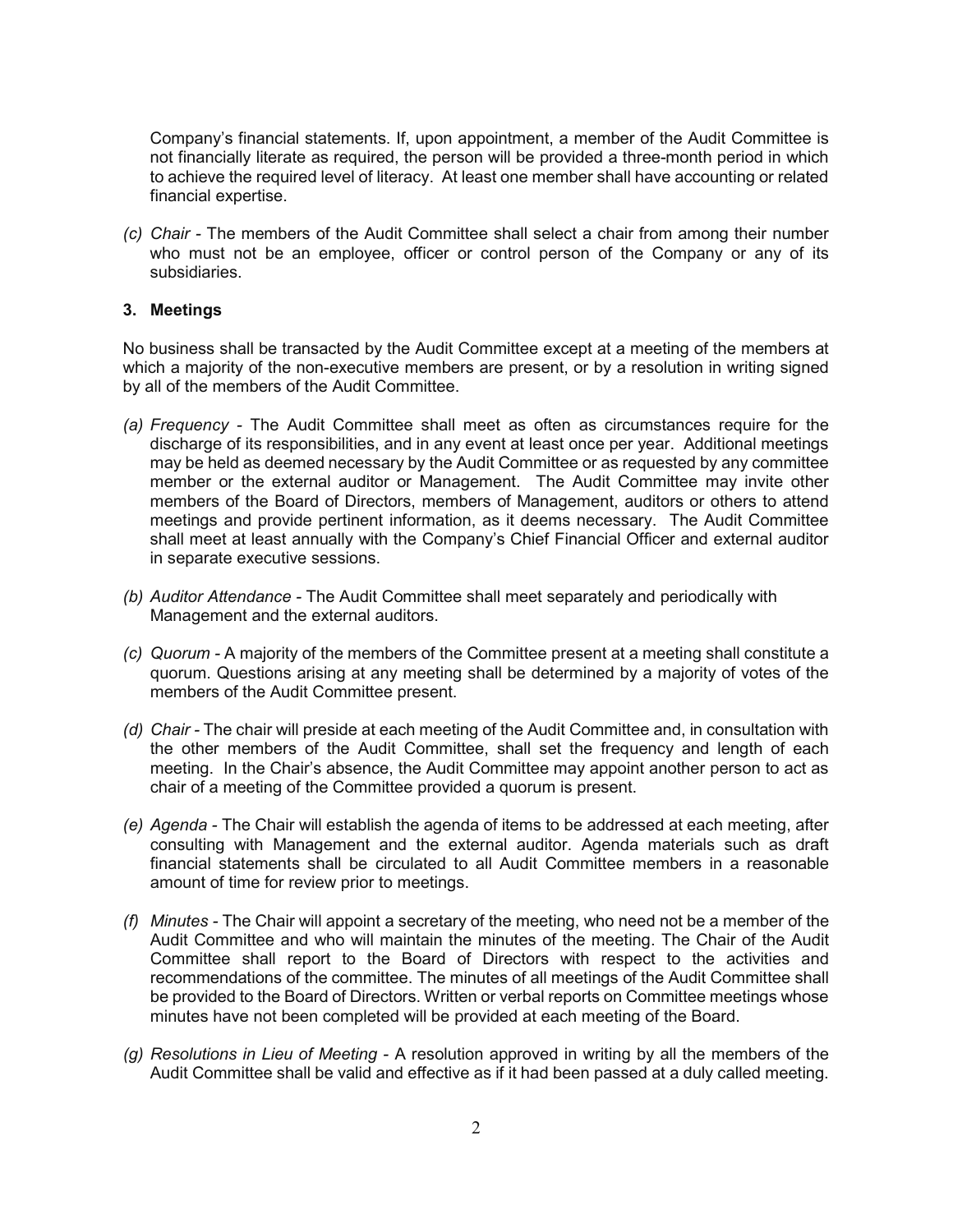Such resolution shall be filed with the minutes of the proceedings of the Committee and shall be effective on the date stated thereon.

## 4. Resources and Authority

The Audit Committee will have the resources and the authority appropriate to discharge its responsibilities, including the authority to:

- (a) engage, without the approval of management, independent legal counsel and other advisors as it determines necessary to carry out its duties;
- (b) set and pay, at the Company's expense, the compensation for any advisors employed by the Audit Committee, and
- (c) have unrestricted access to any Company personnel, documents and facilities required to carry out its responsibilities;
- (d) request the attendance at a meeting of the external auditor, any senior officer or other employee, or legal counsel for the Company; and
- (e) communicate directly with the auditors and any officer or employee of the Company.

# 5. Reporting

The Audit Committee will report annually to shareholders, describing the Committee's composition, responsibilities and how they were discharged, and any other information required by applicable legislation or regulation, including approval of non-audit services.

The Audit Committee will report to the Board on:

- (a) the auditor's independence;
- (b) the performance of the auditor and any recommendations of the Audit Committee in relation to the auditor;
- (c) the termination and appointment of the auditor;
- (d) the adequacy of the Company's internal controls and disclosure controls;
- (e) the Audit Committee's review of the annual and interim consolidated financial statements;
- (f) the Audit Committee's review of the annual and interim management discussion and analysis;
- (g) the Company's compliance with legal and regulatory matters to the extent they affect the financial statements of the Company; and
- (h) all other material matters dealt with by the Audit Committee.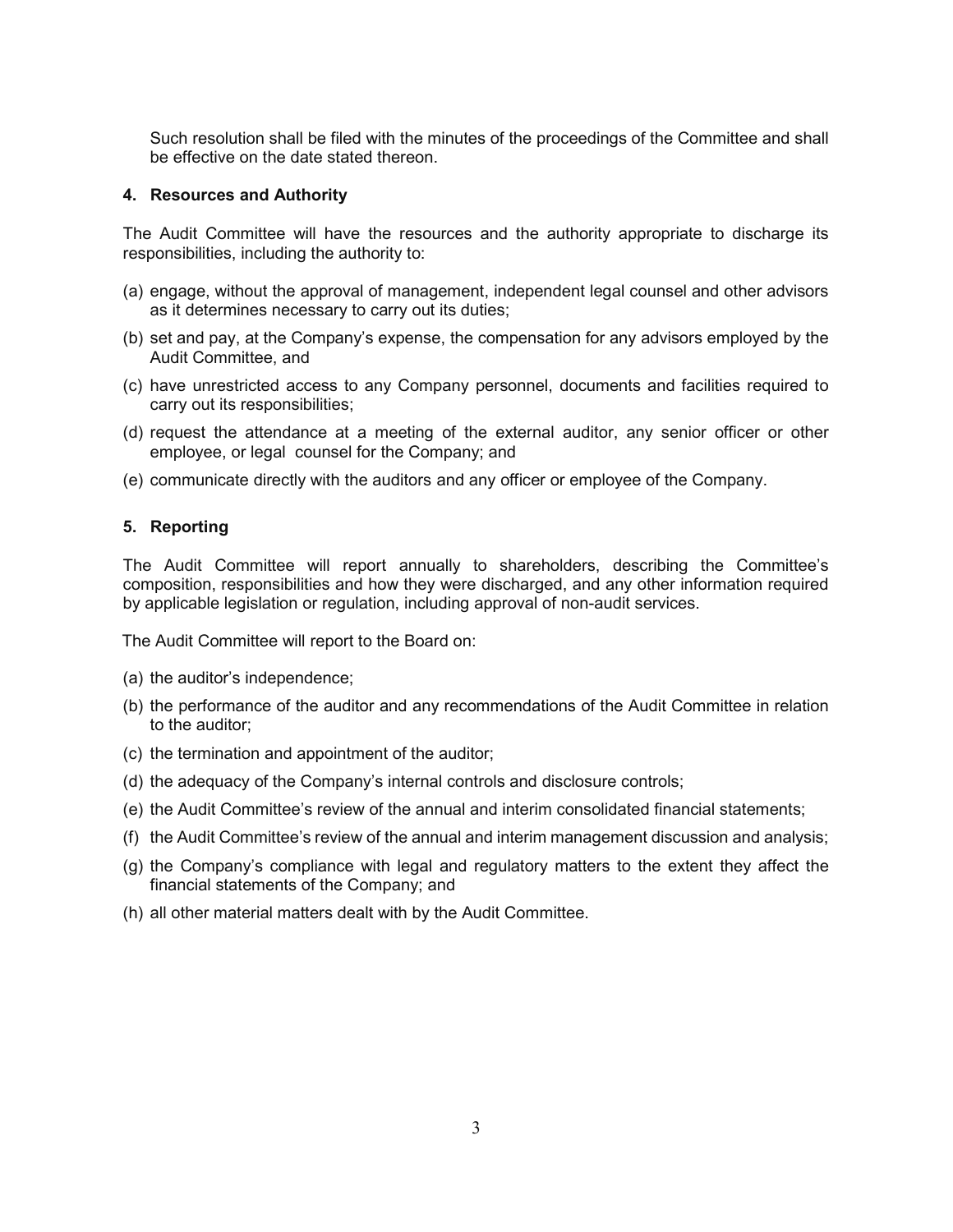# 6. Roles and Responsibilities

## (a) Oversight of the Company's Relationship with the Independent Auditor

Auditor to Report to Audit Committee - The external auditor, and any internal auditors hired by the Company, will report directly to the Audit Committee.

The Audit Committee will:

Selection of the external auditor - Select, evaluate and recommend to the Board of Directors, for election or re-election by shareholders, the external auditor to be nominated for the purpose of preparing or issuing an auditor's report, examining the Company's accounts, controls and financial statements or performing other audit, review or attest services for the Company.

Auditor Compensation - Recommend to the Board the compensation to be paid to the external auditor.

Scope of Work - Evaluate, prior to the annual audit by the auditor, the overall scope and general extent of the auditor's review, including the adequacy of staff and the auditor's engagement letter.

Resolution of Disputes - Assist with resolving any disputes between Management and the auditor regarding financial reporting.

Replacement of Auditor - If necessary, recommend to the Board of Directors the termination and replacement of the auditor.

Qualification of Auditor - Ensure that the external auditor is in good standing with the Canadian Public Accountability Board by receiving, at least annually, a report by the external auditor on the audit firm's internal quality control processes and procedures, such report to include any material issues raised by the most recent internal quality control review, or peer review, of the firm, or any governmental or professional authorities of the firm within the preceding five years, and any steps taken to deal with such issues.

Independence of Auditor - Ensure, on behalf of the Board, that the external auditor is independent of Management by reviewing and approving the Company's policies with regard to the hiring of current and former partners or employees of the present and former external auditors. In assessing such independence, the Audit Committee will discuss with the external auditor, and will receive a report annually from the external auditor outlining any relationships and details of engagements between the external auditor and the Company or its subsidiaries.

Review of Auditor - Review annually the selection, qualifications and performance of the external auditor, including considering whether the external auditor's quality controls are adequate.

Approval of Non-Audit Related Services - Pre-approve all non-audit services to be provided by the external auditor to the Company or its subsidiaries. The Audit Committee may delegate to one or more independent members the authority to pre-approve the non-audit services in satisfaction of the requirement in this section provided that the pre-approval of the non-audit services by any member to whom authority has been delegated is presented to the Audit Committee at its next scheduled meeting following such pre-approval.

Responsibility for Oversight - Directly oversee the work of the Auditor and ensure that at all times there are direct communication channels among the Audit Committee, the internal auditors if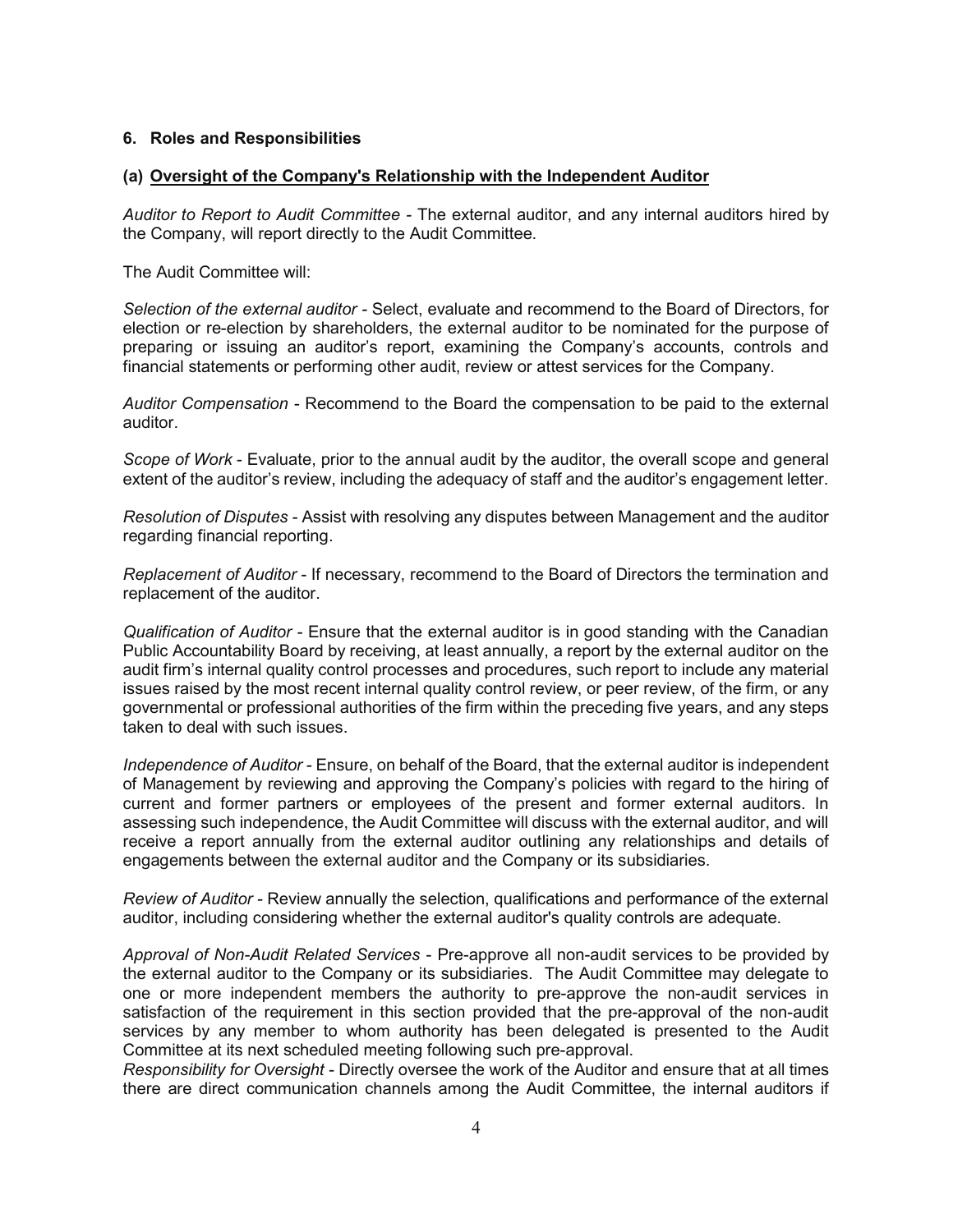applicable, the external auditor and Management of the Company to discuss and review specific issues, as appropriate.

Change of Auditor - Review all issues related to a change of auditor, including the information to be included in the notice of change of auditor and the planned steps for an orderly transition.

Meetings - Meet separately, on a regular basis, with Management and the independent auditor to discuss any issues or concerns warranting Audit Committee attention. With this process, the Audit Committee will provide sufficient opportunity for the auditor to meet privately with the Committee

Auditor Quality Controls - Satisfy itself, annually or more frequently as the Audit Committee considers appropriate, as to the external auditor's internal quality control procedures and any material issues raised by the most recent internal quality control review or peer review of the external auditor or by any public enquiry, review, or investigation by governmental, professional or other regulatory authorities.

## (b) Consolidated Financial Statements and Financial Disclosure Matters

The Audit Committee will:

Review Audited Financial Statements - Review the audited consolidated financial statements of the Company, discuss with Management and with the auditor whether the financial statements present fairly (in accordance with applicable financial reporting standards) in all material respects the financial condition, results of operations and cash flows of the Company as of and for the periods presented, and, where appropriate, recommend their approval to the Board.

Review of Interim Financial Statements - Review and discuss with Management whether the interim consolidated financial statements present fairly (in accordance with applicable financial reporting standards) in all material respects the financial condition, results of operations and cash flows of the Company as of and for the periods presented, and if appropriate, recommend their approval by the Board.

MD&A, Annual and Interim Earnings Press Releases, Audit Committee Reports - Review the Company's management discussion and analysis, interim and annual earnings press releases, audit reports, and any prospectus or offering circular before the Company publicly discloses this information, and, where appropriate, recommend for approval to the Board and for filing with regulatory bodies.

Assessment of Procedures - Through review of reports from Management and related reports, if any, from the external auditor, ensure that adequate procedures are in place for the review of the Company's public disclosure of financial information extracted or derived from the Company's financial statements, and periodically assess the adequacy of those procedures.

Audit Results - Review with management and the external auditor the results of the audit, including any difficulties encountered. This review will include any restrictions on the scope of the external auditor's activities or on access to requested information, and the resolution of any significant disagreements with Management.

Auditor Reports and Recommendations - Review and consider any significant reports and recommendations issued by the auditor, together with Management's response, and the extent to which recommendations made by the auditor have been implemented.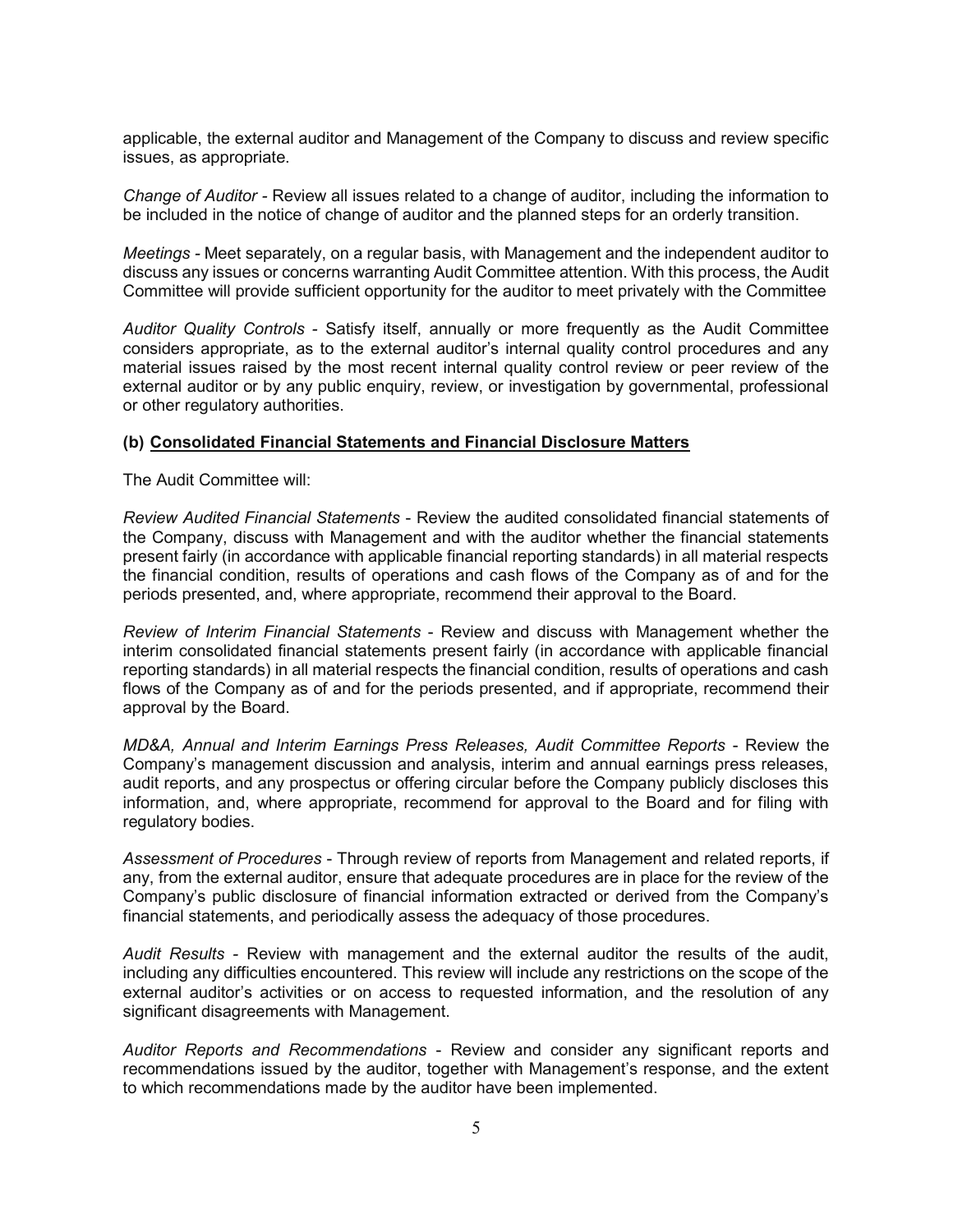# (c) Risk Management, Internal Controls and Information Systems

The Audit Committee will:

Acceptability of Practices - Periodically review and discuss with Management and the external auditor the quality and acceptability of the Company's critical accounting policies and practices, the materiality levels which the external auditor proposes to employ, any significant changes in accounting policies and any proposed changes in accounting or financial reporting that may have a significant impact on the Company.

Alternative Accounting Methods - Discuss with Management and the external auditor all alternative treatments of financial information within applicable financial reporting standards that have been discussed with Management by the external auditor, the ramifications of these alternative treatments and the treatment recommended by the external auditor.

Assessment of Internal Controls - Discuss with Management and the independent auditor the adequacy and effectiveness of the Company's accounting and financial controls, including the Company's policies and procedures to assess, monitor, and manage business and legal risk, and the independent auditor's report on Management's assertion.

Internal Control - Review with the auditor and with Management, the general policies and procedures used by the Company with respect to internal accounting and financial controls. Remain informed, through communications with the auditor, of any weaknesses in internal control that could cause errors or deficiencies in financial reporting or deviations from the accounting policies of the Company or from applicable laws or regulations.

Financial Management - Periodically review the Company's internal and external financial team in place to carry out financial reporting functions, circumstances surrounding the departure of any officers in charge of financial reporting, and the appointment of individuals in these functions.

Accounting Policies and Practices - Review Management's plans regarding any changes in accounting practices or policies and consider the financial impact thereof.

Litigation - Review with the auditor and legal counsel any litigation, claim or contingency, including tax assessments, that could have a material effect upon the financial position of the Company and the manner in which these matters are being disclosed in the consolidated financial statements.

Risk Assessment - Review with Management the principal risks or exposures, both internal and external, to which the Company is subject, and the adequacy and effectiveness of policies, processes and procedures for Management's mitigation of such risks or exposures, including insuring against such risks, where appropriate.

## (d) Investigations of Complaints

Accounting, Auditing and Internal Control Complaints - The Audit Committee will establish procedures for the receipt, retention and treatment of complaints received by the Company regarding accounting, internal controls or auditing matters.